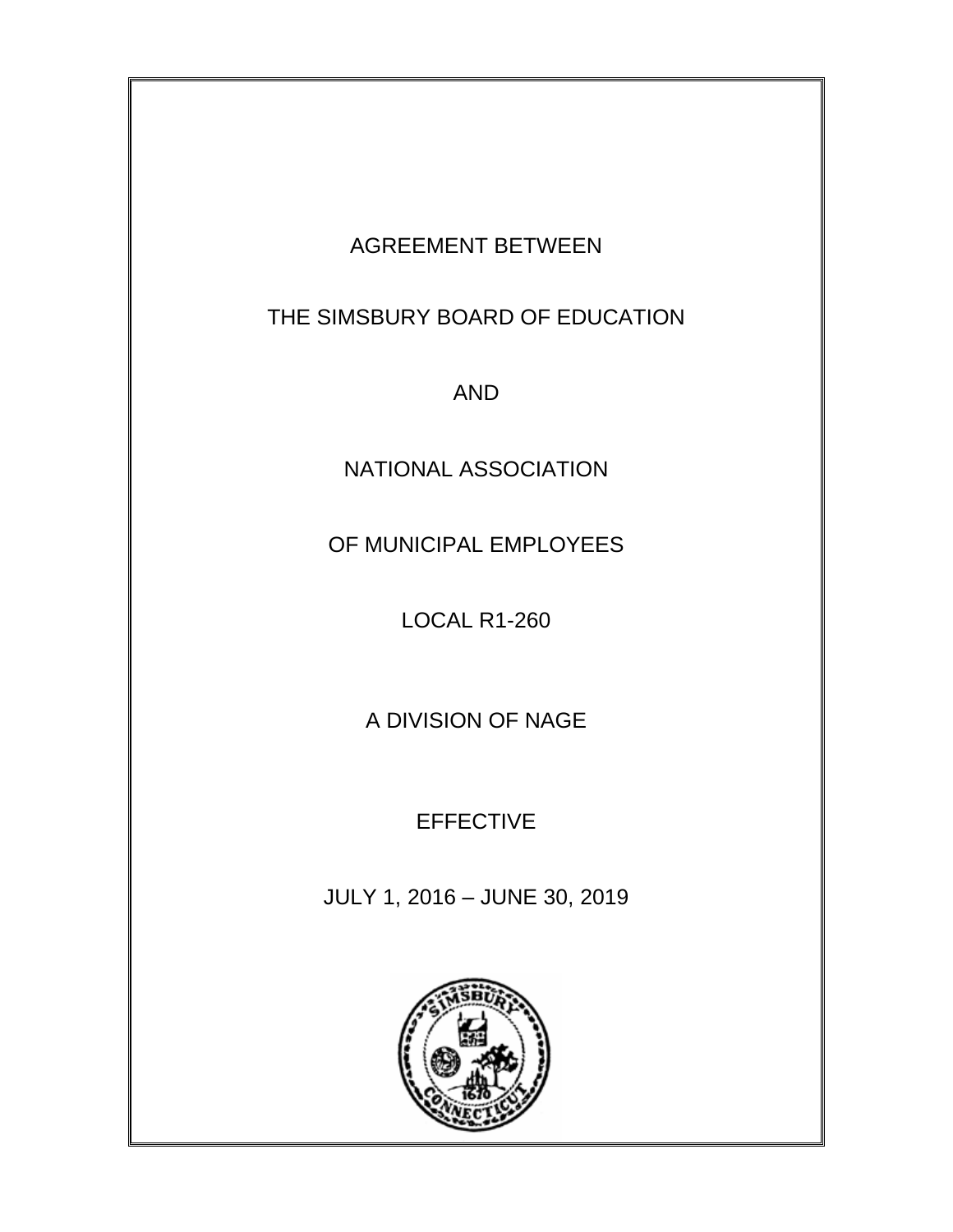# **TABLE OF CONTENTS**

| Introduction   |                |                            |                                            |                |
|----------------|----------------|----------------------------|--------------------------------------------|----------------|
| <b>ARTICLE</b> | $\mathbf{I}$   | $\sim$                     |                                            | 1              |
| <b>ARTICLE</b> | $\mathbf{I}$   | $\blacksquare$             |                                            | $\mathbf 1$    |
| <b>ARTICLE</b> | $\mathbf{III}$ | $\blacksquare$             |                                            | $\overline{2}$ |
| <b>ARTICLE</b> | IV.            |                            | <b>BOARD RIGHTS &amp; RESPONSIBILITIES</b> | $\overline{2}$ |
| <b>ARTICLE</b> | V              | $\overline{\phantom{0}}$   |                                            | 3              |
| <b>ARTICLE</b> | VI             | $\overline{\phantom{a}}$   | UNION SECURITY & DUES DEDUCTIONS           | 3              |
| <b>ARTICLE</b> | VII            | $\overline{\phantom{0}}$   |                                            | $\overline{4}$ |
| <b>ARTICLE</b> | VIII           | $\sim$                     | GRIEVANCE PROCEDURE                        | 5              |
| <b>ARTICLE</b> | IX             | $\overline{\phantom{a}}$   | DRUG & ALCOHOL-FREE WORKPLACE              | 9              |
| <b>ARTICLE</b> | X              | $\overline{a}$             |                                            | 14             |
| <b>ARTICLE</b> | XI             | $\overline{\phantom{a}}$   |                                            | 15             |
| <b>ARTICLE</b> | XII            |                            |                                            | 17             |
| <b>ARTICLE</b> | XIII           | $\sim$                     |                                            | 18             |
| <b>ARTICLE</b> | <b>XIV</b>     | $\blacksquare$             |                                            | 19             |
| <b>ARTICLE</b> | <b>XV</b>      | $\blacksquare$             |                                            | 22             |
| <b>ARTICLE</b> | XVI            | $\overline{\phantom{a}}$   |                                            | 25             |
| <b>ARTICLE</b> | <b>XVII</b>    | $\blacksquare$             |                                            | 30             |
| <b>ARTICLE</b> | <b>XVIII</b>   | $\mathcal{L}^{\text{max}}$ |                                            | 31             |
| <b>ARTICLE</b> | <b>XIX</b>     | $\overline{\phantom{a}}$   |                                            | 33             |
| 34             |                |                            |                                            |                |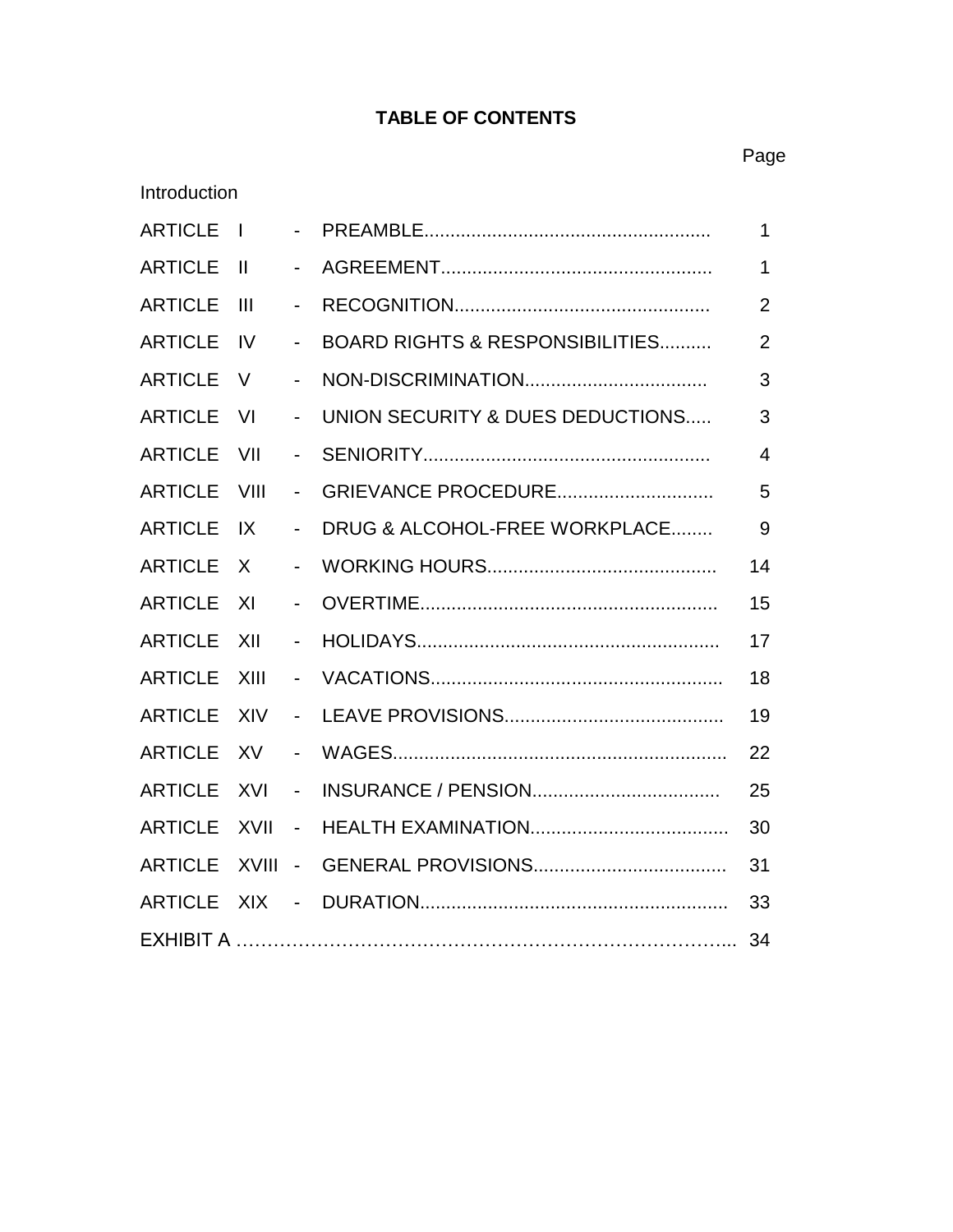THIS AGREEMENT MADE AND ENTERED INTO THIS 14th day of June, 2016 by and between the SIMSBURY BOARD OF EDUCATION, (hereinafter called "Board") and the NATIONAL ASSOCIATION OF MUNICIPAL EMPLOYEES, LOCAL R1-260, a DIVISION OF NAGE, (hereinafter called the "Union").

# **ARTICLE I**

# **PREAMBLE**

WHEREAS, the Board and the Union recognize the importance of sustaining a high level of morale among the custodial and maintenance employees; maintaining harmonious relationships between the Board and the custodial and maintenance employees; encouraging the custodial and maintenance employees to provide full service to the Board of Education and the Town of Simsbury; improving the quality of said service; and assuring necessary, usual and beneficial communications between the Board and the custodial and maintenance employees.

NOW THEREFORE, in consideration of these premises and other good consideration, the Board and the Union enter into this Agreement.

#### **ARTICLE II**

#### **AGREEMENT**

- A. This Agreement has been entered into by virtue of negotiations under Chapter 113, Sections 7-467 through 7-479 of the General Statutes of the State of Connecticut, as amended, in order to fix for its term the wages and hours of employment provided herein.
- B. The provisions of this Agreement shall be in force and effect unless amended in writing by the parties hereto.
	- 1. If there is any previously adopted policy, rule or regulation of the Board which is in conflict with any provision of the Agreement, said Agreement provision shall govern during the term of this Agreement. No such provision shall operate retroactively unless expressly so stated.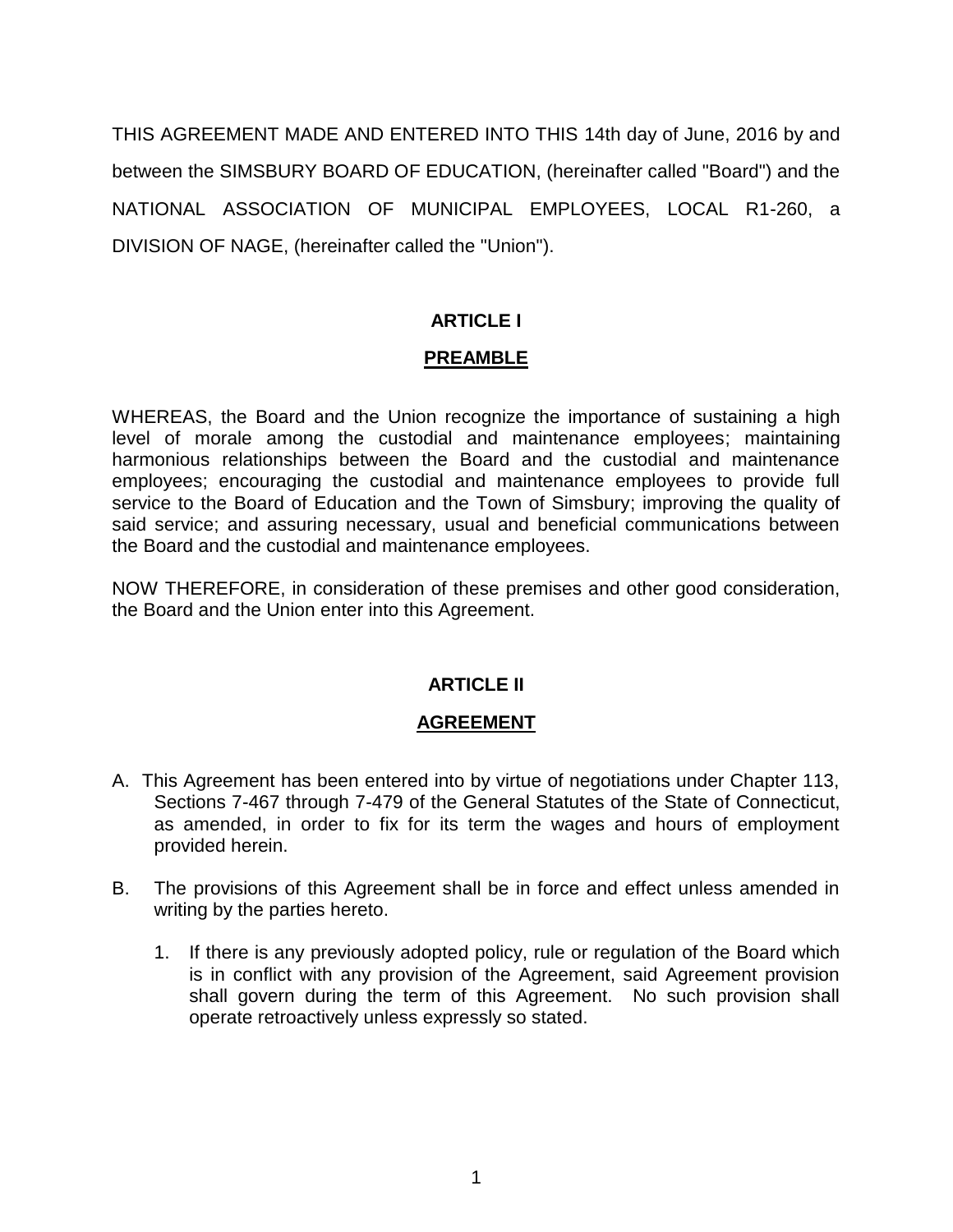# **ARTICLE III RECOGNITION**

The Board of Education recognizes the National Association of Municipal Employees, Local R1-260, a DIVISION of NAGE, as the sole and exclusive bargaining agent for the purpose of collective bargaining on matters of wages, hours, and other conditions of employment, for custodial and maintenance employees. Covered employees shall be all full-time employees who are employed in a custodial or maintenance position, and said employees are covered by the terms of this Agreement.

Excluded from coverage are:

1) On-call substitute employees;

2) Temporary summer employees;

3) Part-time employees who work less than 20 hours per week;

4) Those positions that are supervisory as may be excluded from coverage under

Sections 7-467 to 7-479 of the MUNICIPAL EMPLOYEES RELATIONS ACT inclusive,

in accordance with subdivision (2) of Section 7-471.

#### **ARTICLE IV**

#### **BOARD RIGHTS AND RESPONSIBILITIES**

 It is recognized that the Board retains and will continue to retain, whether exercised or not, the rights, responsibilities, and prerogatives necessary to direct the operation of the Simsbury Public Schools in all its aspects, including but not limited to the acquisition, control, and regulation of all property; the employment and supervision of all employees and the organization and administration of the program of the Simsbury Public Schools.

 These rights, responsibilities, and prerogatives are not subject to delegation in whole or in part, except that the same shall not be exercised in a manner inconsistent with or in violation of any of the specific terms and provisions of this Agreement. No action taken by the Board with respect to such rights, responsibilities, and prerogatives, other than as there are specific provisions herein elsewhere contained, shall be subject to the grievance provisions of this Agreement.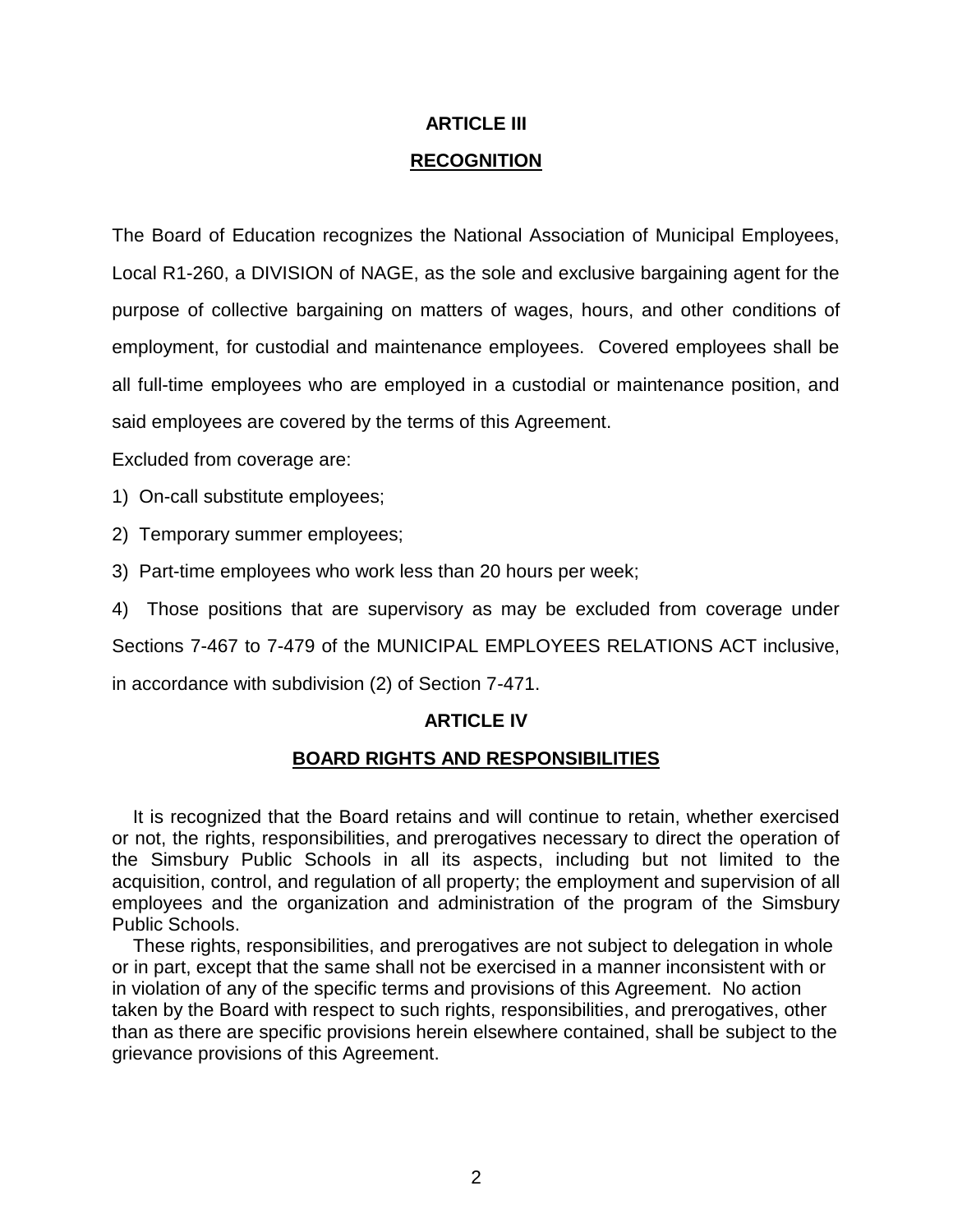# **ARTICLE V**

## **NON-DISCRIMINATION**

#### Section 1.

There shall be no discrimination, coercion, or intimidation of any kind against any employee of the Board for any reason whatsoever, on the basis of Union activity either by the Board or the Union, race, color, religion, age, sex, marital status, sexual orientation, gender identity or expression, national origin, ancestry, disability, pregnancy or genetic information, except in the case of a bona fide occupational qualification.

This provision shall be enforced in accordance with applicable statutory and administrative procedures and shall not be subject to the grievance procedure.

#### Section 2.

Employees shall have, and shall be protected in the exercise of, the right of selforganization, to form, join or assist any employee organization, to bargain collectively through representatives of their own choosing on questions of wages, hours and other conditions of employment and to engage in other concerted activities for the purpose of collective bargaining or other mutual aide or protection, free from actual interference, restraint or coercion.

#### **ARTICLE VI**

# **UNION SECURITY AND DUES DEDUCTIONS**

#### I. Dues Deductions

- A. The Board agrees to deduct, once each pay period, Union dues from the pay of those employees who, individually and in writing, authorize such deductions. The amounts to be deducted shall be certified to the Board by the Union and the aggregate deductions of all employees shall be remitted together with an itemized statement to the Union.
- B. The Union will inform the Board of the name and title of the Union official responsible for all matters relating to dues.
- C. The Union agrees to save the Board harmless from any claim, actions, or proceedings by any employee arising from dues deductions made by the Board under the terms of this Agreement.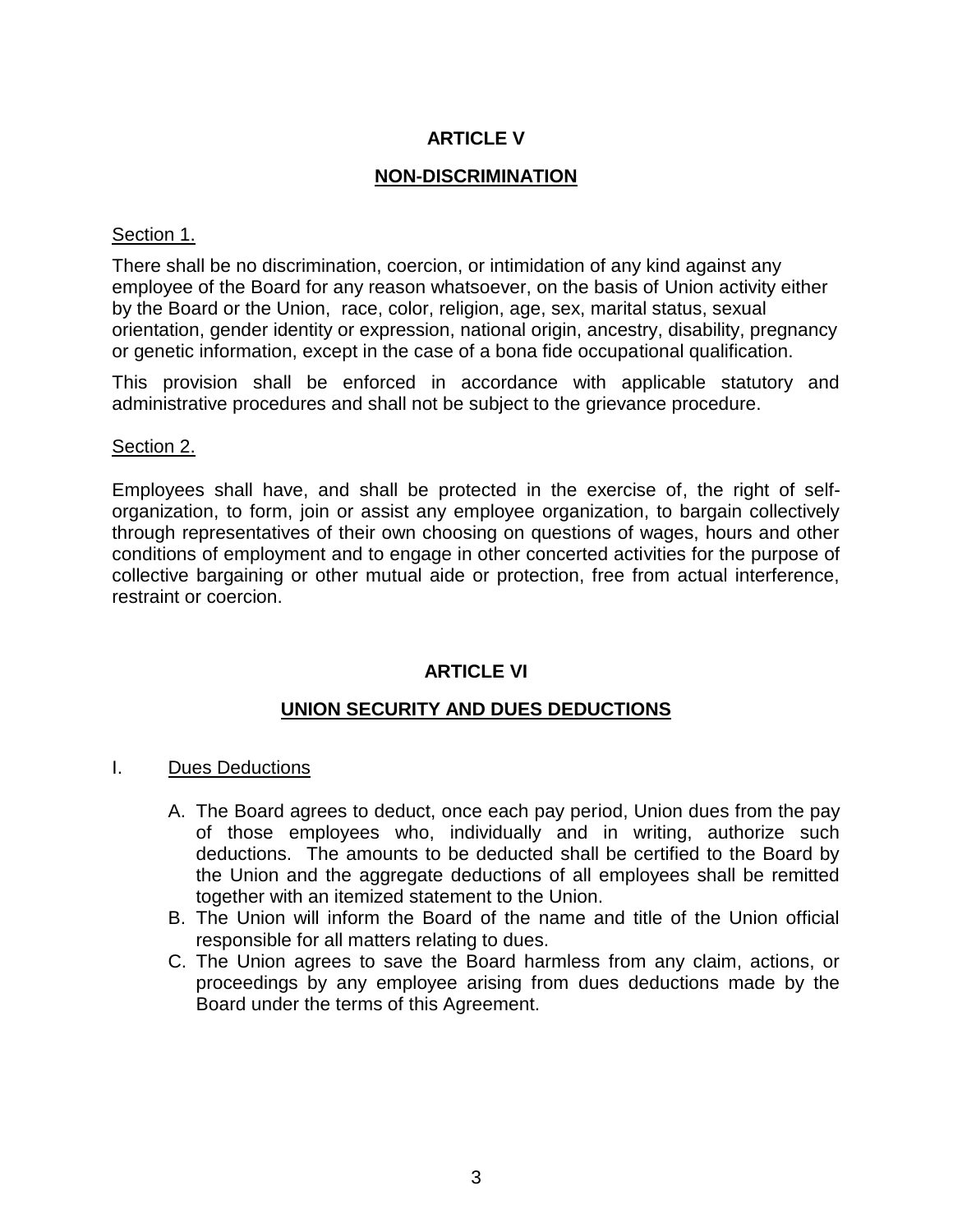#### II. Union Security

- A. As a condition of employment, each employee who is a member of the Union on the effective date of this Agreement shall remain a member in good standing for the duration of this Agreement or shall be assessed a "Union Service Fee." Said "Union Service Fee" shall not exceed the "Union Dues Assessment" currently in effect.
- B. Each employee who is not a member of the Union on the effective date of this Agreement shall be required to become a member in good standing *or* shall be assessed a "Union Service Fee," as a condition of employment, within thirty (30) days of the signing of this Agreement.
- C. Each new employee, as a condition of employment, shall become a member of the Union in good standing after sixty (60) days of employment or shall be assessed a "Union Service Fee." Said "Union Service Fee" shall not exceed the "Union Dues Assessment" currently in effect.
- D. The language in this article is intended solely for the purposes of union security and dues and does not relate to distribution of overtime.

# **ARTICLE VII**

# **SENIORITY**

I. Seniority, according to this Agreement, shall consist of length of service with the Simsbury Board of Education in the bargaining unit. Employee's earned seniority shall not be lost because of absence due to illness, authorized leave of absence, or personal leave of absence of less than ninety (90) days, or layoff of less than two (2) years. Seniority shall not continue to earn, accrue, or accumulate during a personal leave in excess of ninety (90) days or during any layoff period.

II.

Personnel covered by this agreement may apply for transfer or promotion at the time of the announcement of vacancies within the bargaining unit and will be granted a first round interview. Qualifications shall be stated at the time of a vacancy announcement, and positions may be posted externally concurrently. Past performance and ability to meet job qualifications will be factors considered for those seeking transfer or promotion. If all qualifications are basically equal, seniority shall govern. The final decision will rest with the Superintendent of Schools / designee.

III. In the event that a lay-off for lack of work is pending or proposed, the Board shall notify the Union President as soon as it is practical, but, in no event less than forty-eight (48) hours prior to the lay-off effective date. No employee covered by this Agreement shall be laid off for lack of work without two (2) weeks notice, unless two (2) weeks pay is substituted in lieu of notice..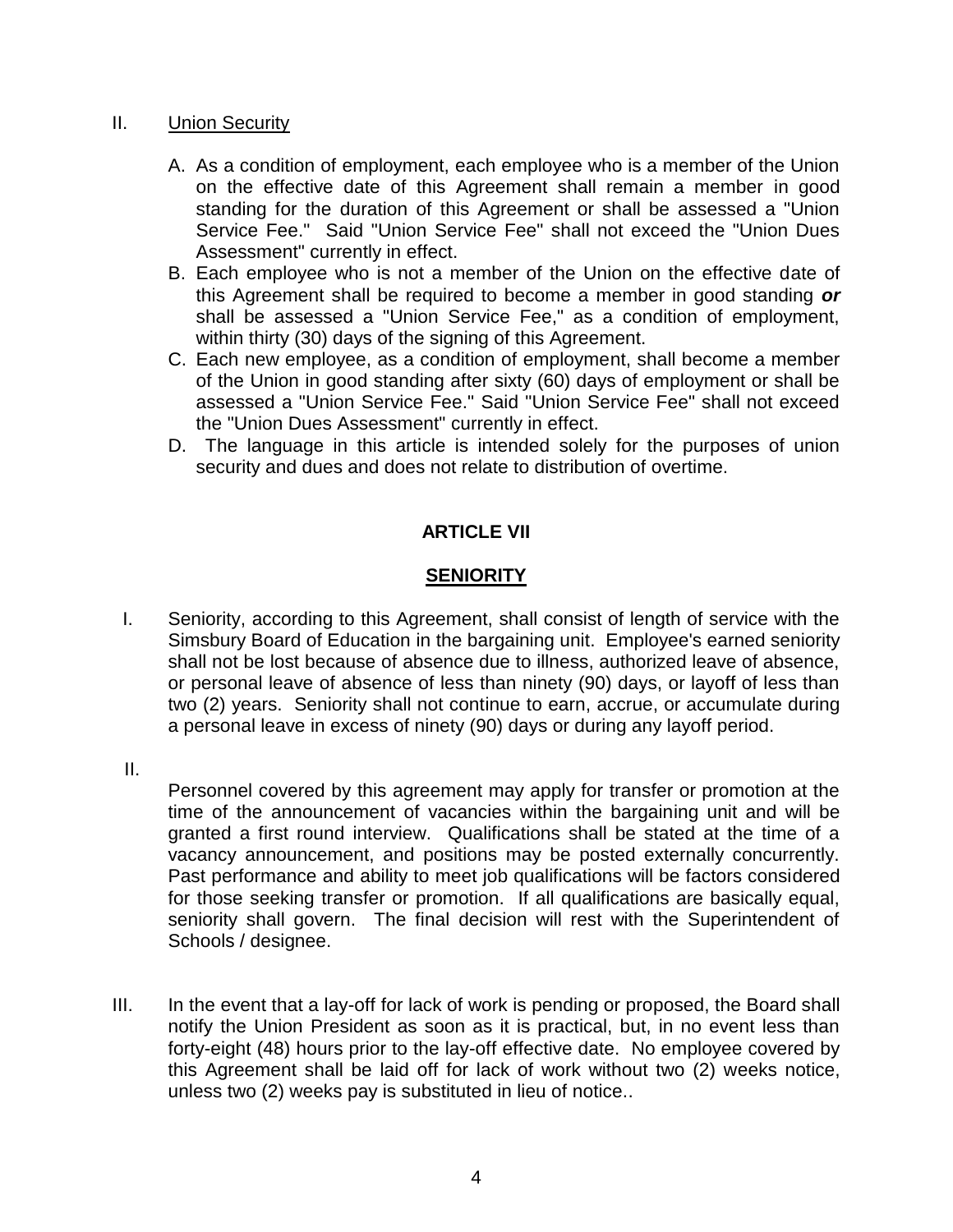- IV. An employee with the least seniority within classification as defined in Section 1 shall be laid off first, provided his/her seniority would not allow him/her to bump to a lateral or lower rated job for which he/she is qualified. Laid-off permanent employees with the most seniority shall be rehired first and no new employees shall be hired until all laid-off employees have been given an opportunity to return to work and providing the employee recalled is qualified to fill the vacancy. Laid-off employees will be retained on a recall list and maintain their seniority status for a period not to exceed two (2) years. An employee who refuses recall, or does not respond within a period of fifteen (15) work days from the date of certified mailing of an offer of re-employment, shall lose all further recall rights.
- V. The Board of Education shall maintain an accurate and up-to-date record of each employee's sick leave and vacation. Employees have access to the information through the on-line Employee Access Center.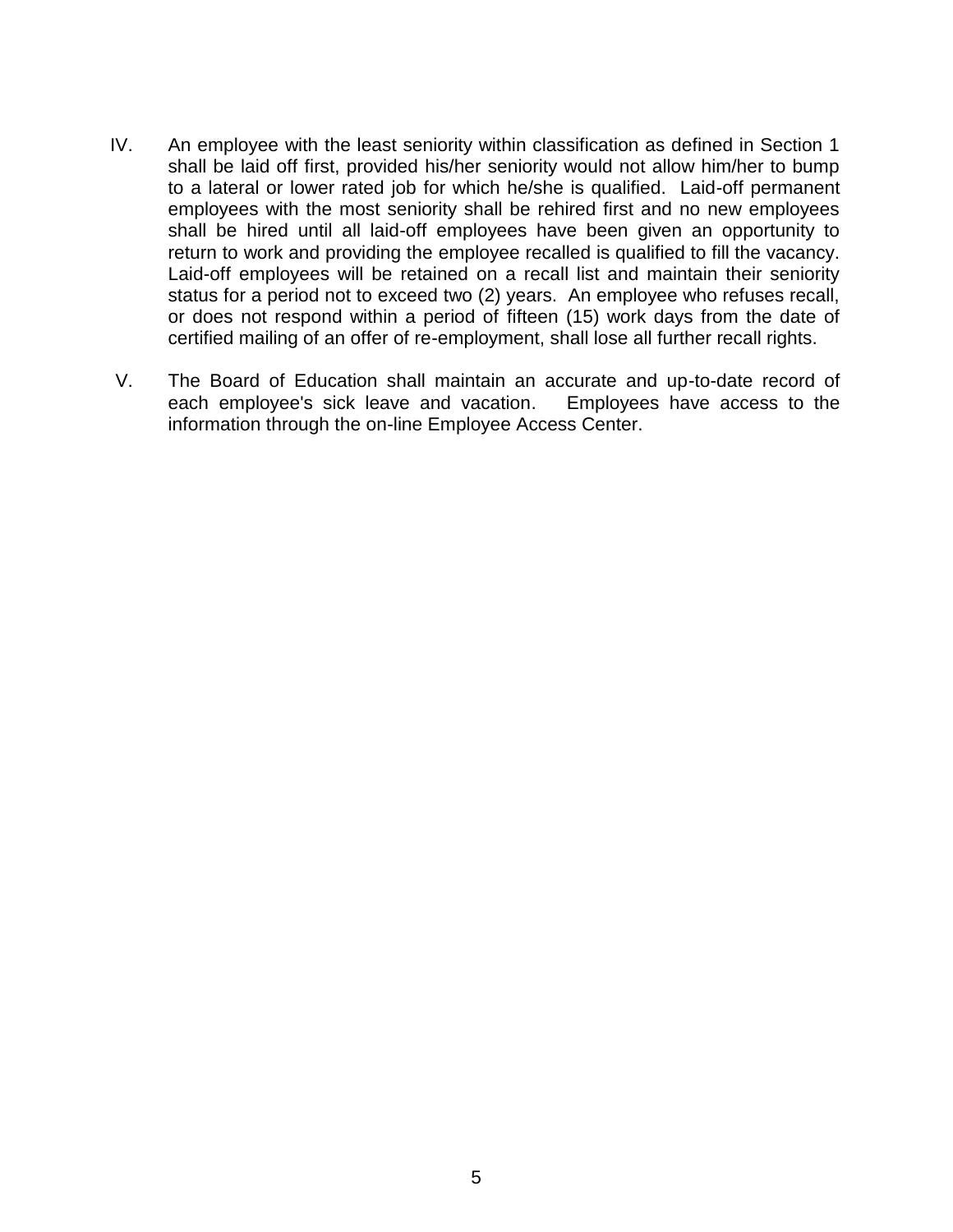# **ARTICLE VIII**

## **GRIEVANCE PROCEDURE**

#### A. Purpose and Prerequisite

The purpose of the grievance procedure shall be to resolve at the lowest possible administrative level issues which may arise from time to time with respect to the provisions of this Agreement.

The grievance procedure shall not be applicable until and unless normal administrative channels for resolving a problem through the level of the Building Principal/Supervisor of Buildings and Grounds have been followed in good faith.

Unless a grievance is presented in writing within fifteen (15) days of the date of the incident or occurrence giving rise to the grievance, the grievance shall be considered waived.

#### B. Definitions

- 1. A "grievance" is a claim that a specific provision of the Agreement has been misapplied or misinterpreted.
- 2. An "aggrieved person" is the employee making the claim.
- 3. A "party in interest" is the person, persons, or union who, in addition to the aggrieved, has a recognized and reasonable interest in the grievance or in its resolution.
- 4. The term "days" means work days.

#### C. Procedures

#### *1. Level One*

An employee with a grievance shall discuss it with the immediate supervisor involved with the object of resolving the matter informally.

#### *2. Level Two*

If the aggrieved person is not satisfied with the disposition of the grievance at Level One, or if the grievance is not resolved within two (2) days after application under Level One, he/she shall submit his/her grievance to the Building Principal if a custodian or Supervisor of Buildings and Grounds if a member of the maintenance staff. Such grievance shall be in writing and shall be presented within four (4) days following the disposition under Level One or six (6) days following the discussion under Level One, whichever is sooner.

#### *3. Level Three*

If the aggrieved person is not satisfied with the disposition of his/her grievance at Level Two, or if no decision has been rendered within four (4) days following submission of the grievance under Level Two, the aggrieved person shall forthwith present the written grievance to the Superintendent of Schools or his/her designee. The Superintendent of Schools or his/her designee shall notify the aggrieved person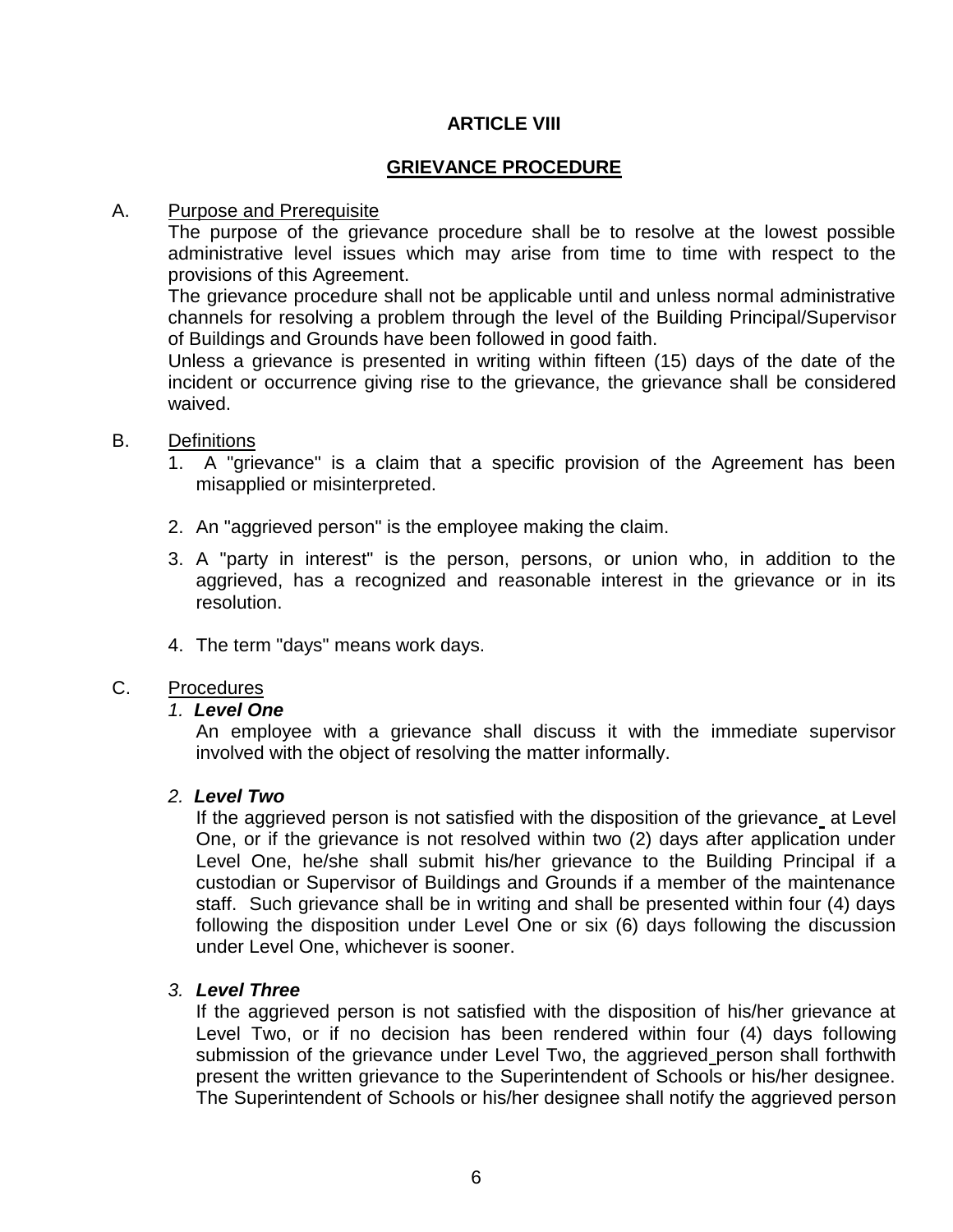of his/her decision in writing, within five (5) days from the day the grievance was submitted to him/her.

#### *4. Level Four*

(a) If the aggrieved person is not satisfied with the disposition of his/her grievance at Level Three, he/she shall, in writing, request the Union Committee to submit his/her grievance to mediation. Such request shall be presented within five (5) days following a decision under Level Three.

(b) If the Union Committee determines that the grievance is meritorious and that submitting it to mediation is in the best interests of the school system, the Union Committee shall recommend to the full Union Membership that the Union submit the grievance to mediation within ten (10) days after receipt of a request by the aggrieved person to submit the grievance to mediation..

(c) If the Union, in the foregoing manner, determines that the matter should be submitted to mediation, and so notifies the Board in writing, a written request by either party to this Agreement shall be forwarded to the State Board of Mediation and Arbitration.

(d) The mediation decision of the State Board of Mediation and Arbitration shall not be binding on any party.

#### *5. Level Five*

(a) If the aggrieved person is not satisfied with the disposition of his/her grievance at Level Four, he/she shall, in writing, request the Union Committee to submit his/her grievance to arbitration. Such request shall be submitted within five (5) days following a decision under Level Four.

(b) If the Union Committee determines that the grievance is meritorious and that submitting it to arbitration is in the best interest of the school system, the Union Committee shall recommend to the full Union Membership that the Union submit the grievance to arbitration within ten (10) days after receipt of a request to do so by the aggrieved person.

(c) If the Union, in the foregoing manner, determines that the matter should be submitted to arbitration and notifies the Board in writing, a written request for arbitration by either party to this Agreement shall be forwarded to the State Board of Mediation and Arbitration, or by mutual agreement of the Union and the Board, to the American Arbitration Association.

(d) The arbitration decision of the State Board of Mediation and Arbitration, or if applicable, the American Arbitration Association shall be binding on all parties.

The cost of arbitration shall be borne equally by the Union and the Board.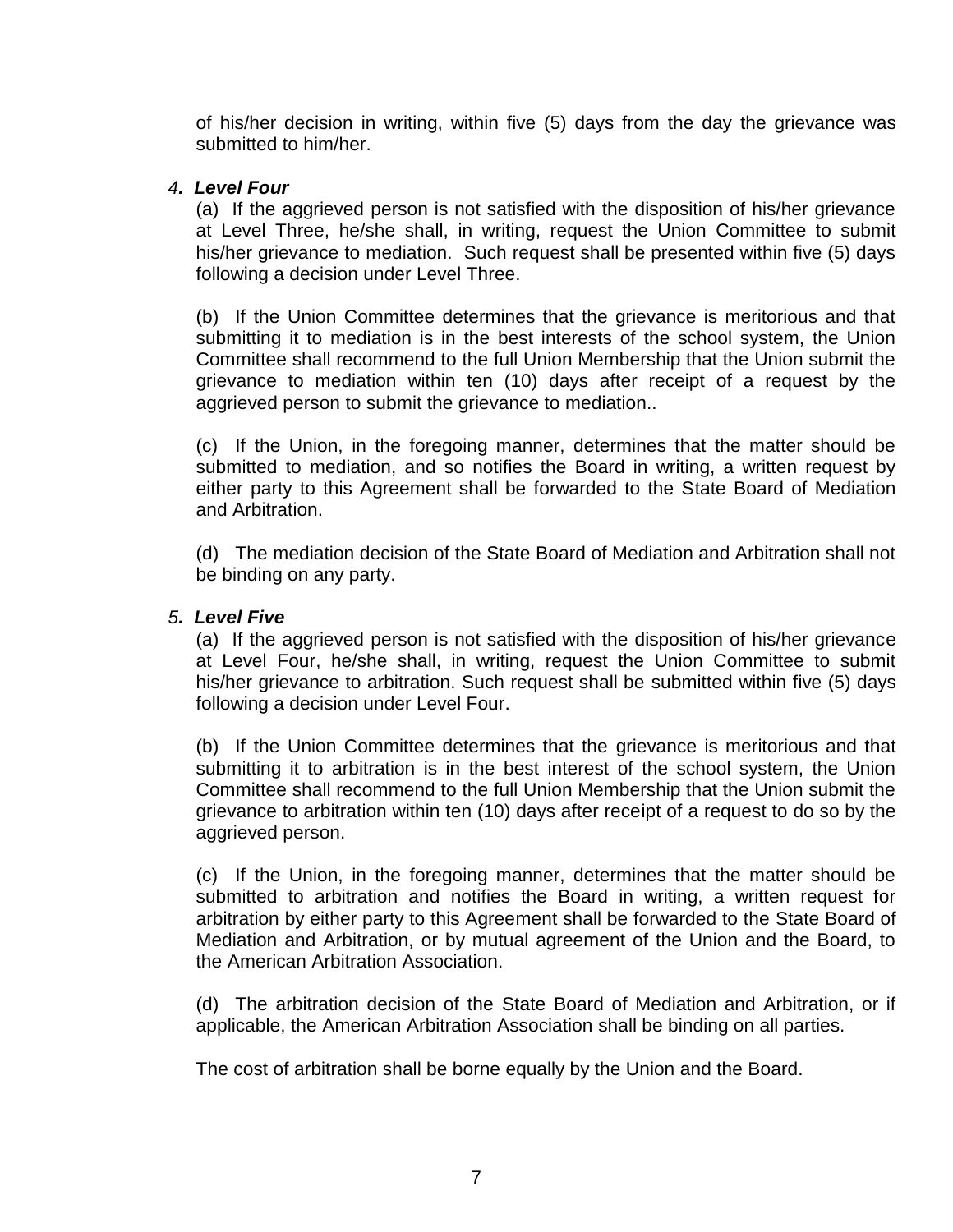# **D. Miscellaneous**

1. The Board and the Union agree that the grievance proceedings shall be kept as informal and confidential as may be appropriate consistent with statutory requirements.

2. Since it is important that grievances be processed as rapidly as possible, the number of days indicated at each level should be considered as a maximum, and every effort should be made to expedite the process. The time limits specified, however, may be extended by mutual agreement in writing for cause shown.

3. Failure at any step of this procedure to communicate a decision within the specified time limits shall permit the aggrieved person or the Union to proceed immediately to the next step. Failure at any step to appeal within the specified time limits shall be considered acceptance by the aggrieved person of the decision rendered and such decision shall thereafter be binding upon all parties.

4. It is understood that employees shall, during and notwithstanding the pendency of any grievance, continue to observe all assignments and applicable rules and regulations of the Board and the administration until such grievance and any effect thereof shall have been fully determined.

5. Meetings held under this procedure shall be held at a time and place which will afford a fair and reasonable opportunity for all proper persons to be present. Persons proper to be present for the purposes of this article are defined as the aggrieved person, his/her representative and witnesses.

6. The aggrieved person may be represented at any step of the grievance procedure by a person of his/her choosing. When an aggrieved person is not represented by the Union, the Union shall have the right to be present and to state its views at all steps of the grievance procedure.

7. The Union President or Union representative and aggrieved person shall be allowed time to process a grievance without loss of pay to the extent of a reasonable number of hours per fiscal year not to exceed a total of forty (40) hours per year. In the event that the 40 hour limit is to be exceeded in a given fiscal year, the 40 hour limit may be adjusted by mutual agreement of the Superintendent of Schools or his/her designee and the Union President.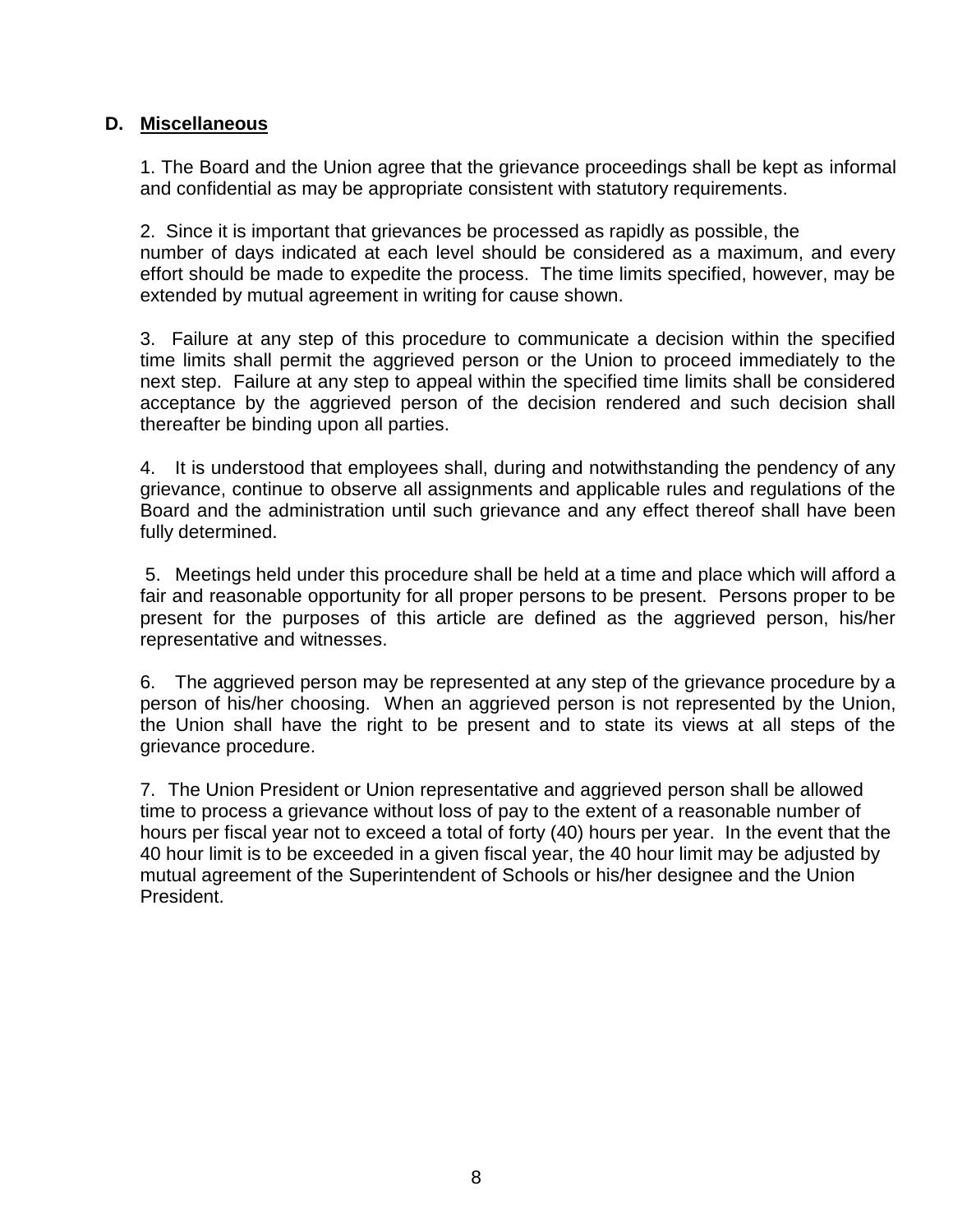#### **ARTICLE IX**

## **DRUG AND ALCOHOL-FREE WORKPLACE POLICY**

#### I**.** DRUG AND ALCOHOL-FREE WORKPLACE

The Simsbury Board of Education is committed to maintaining a work environment free from the adverse impact of employee drug and alcohol abuse. Employee drug and alcohol abuse can create serious risks of physical harm to employees, and compromise safety in the workplace and the quality of services provided by the school district.

#### II**.** DRUG POLICY FOR EMPLOYEES

#### A. Illegal Drugs

- 1. The Simsbury Board of Education (the "Board") prohibits the unlawful manufacture, distribution, dispensation, possession, or use of any controlled substance by its employees in the workplace. The "workplace" includes but is not limited to: employees while on the job, while on school district property, while operating school district equipment or vehicles, or while operating any other equipment or vehicle while on school district business. The terms "Controlled Substance" includes any drug or substance that the law prohibits an individual from manufacturing, selling, or otherwise transferring, including, but not limited to, marijuana and cocaine. As a condition of employment, employees must abide by this policy and may be required to submit to a drug test where appropriate under this policy.
- 2. The Board also prohibits its employees from being on the job, on school district property, operating school district equipment or vehicles, or operating any other equipment or vehicle on board of education business while under the influence of any controlled substance. An employee is "under the influence" if drug test results indicate the presence of a controlled substance in the employee's system in an amount that constitutes a positive test result as defined elsewhere in this policy.
- 3. Any employee who violates any provision of this section will be subject to disciplinary action up to and including discharge.

#### B. Legally Obtained Drugs

1. Employees must not be on the job, on school district property, or operating school district equipment or vehicles while on board of education business while under the influence of any drug - legal or illegal - that renders the employee unfit for duty. An employee is "unfit for duty" if, in the opinion of the Superintendent of Schools, or his designee, the employee's use of drugs jeopardizes his or her ability to work safely or efficiently. If an employee's medically required use of legally obtained drugs renders the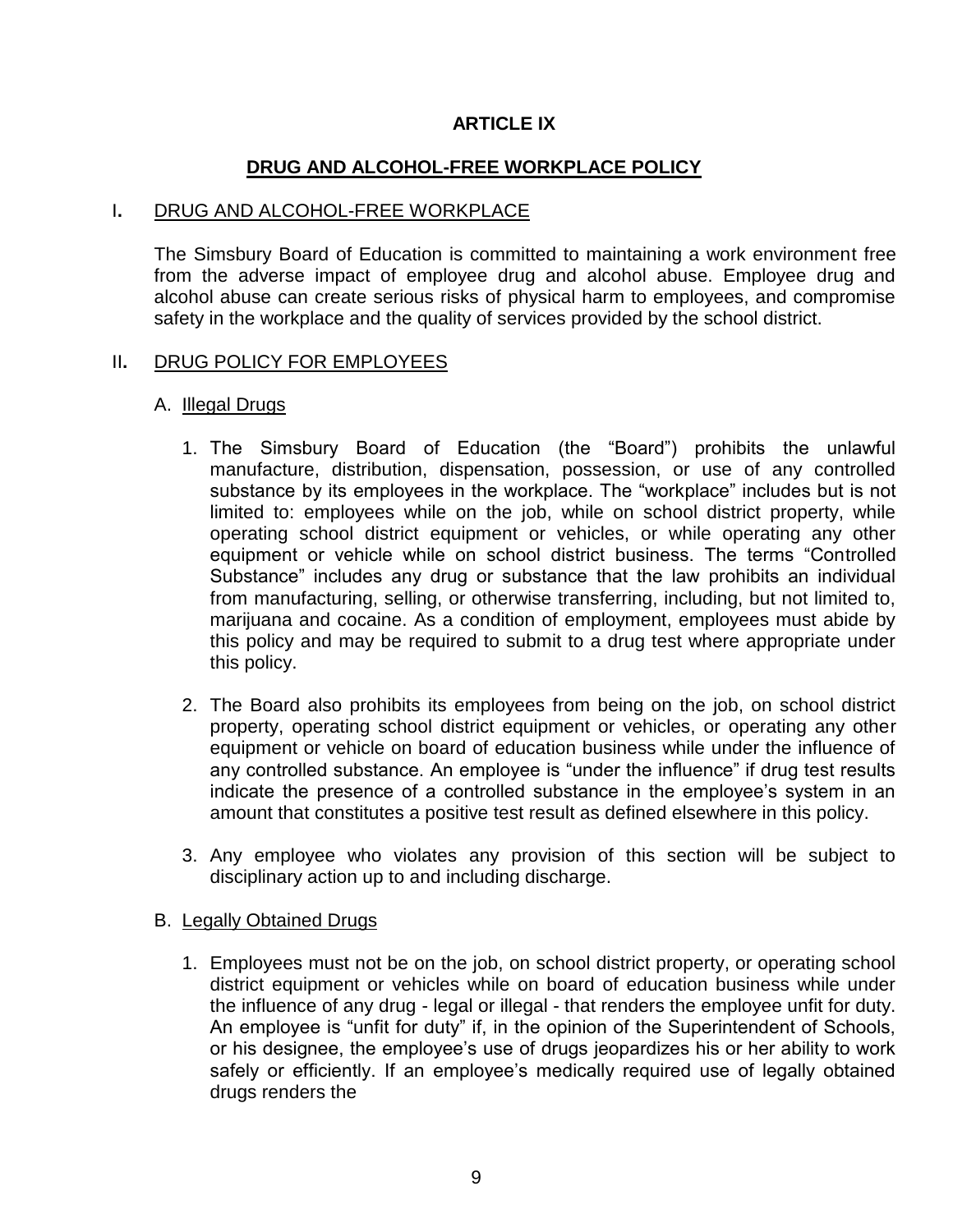employee unfit for duty, and in the opinion of the Superintendent of Schools, or his/her designee, a temporary alternative job assignment is not available, the employee will be considered unfit for duty due to illness.

2. When medication may affect job performance, employees are responsible for providing medical documentation that indicates use of prescribed medicine and of any such potential effect as may be reasonably requested by the Board.

# III. ALCOHOL POLICY FOR EMPLOYEES

- A. The Board prohibits its employees from consuming, possessing, distributing, purchasing, selling, or otherwise transferring alcoholic beverages while on the job, while on school district property, while operating school district equipment or vehicles while on the job, or while operating any other equipment or vehicles, while on board of education business.
- B. The Board also prohibits its employees from being on the job, on school district property, or operating school district equipment or vehicles, or operating any other equipment or vehicle while on board of education business while under the influence of alcohol.
- C. An employee who, violates any provision of this section, will be subject to disciplinary action up to and including discharge.

#### **ADMINISTRATIVE PROCEDURES**

#### I. REASONABLE SUSPICION TESTING

A. The Board will require an employee to be tested whenever there is a reasonable suspicion that an employee has violated this policy through the use of alcohol or a controlled substance. The Board's determination that reasonable suspicion exists to require an employee to undergo testing will be based on specific and concurrent observations of the employee. These observations include the appearance, behavior, speech, or body odors of the employee. In addition, they may include indications of the chronic use of alcohol/controlled substances or acute characteristics such as the withdrawal efforts of controlled substances.

An employee who is subject to reasonable suspicion testing shall remain readily available for such testing. A failure to do so may be deemed as having refused to submit to the testing.

B. Some employees may be subject to follow-up testing after having been found in violation of the policy. These employees are those who had been found to have violated this policy, who were then referred to a substance abuse professional who identified them as needing assistance in resolving the alcohol or drug problem, and then, at the option of the Board or pursuant to this agreement, have been reinstated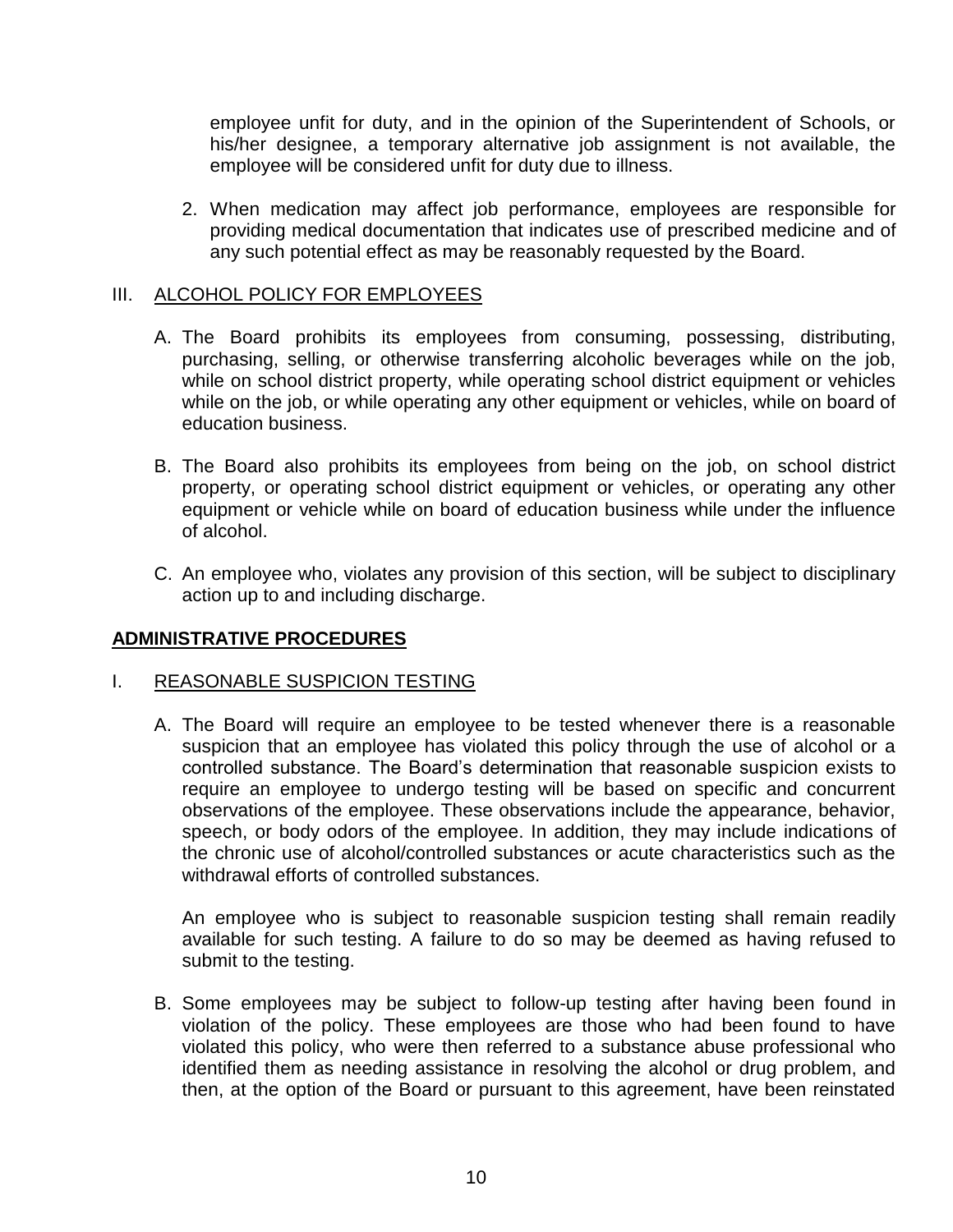to their positions. These individuals are subject to unannounced follow-up testing for up to thirty-six (36) months following their reinstatements.

The number and frequency of these follow-up tests shall be as directed by the substance abuse professional and consist of at least six tests in the first twelve months following the employee's return to duty.

- C. A refusal to submit to a test will have the same effect as having a test result come back positive for alcohol use or controlled substances use. A refusal to submit to testing can take several forms which are as follows:
	- The employee fails to provide adequate breath for testing without a valid medical explanation;
	- The employee fails to provide adequate urine for controlled substances test without a valid medical explanation;
	- The employee engages in conduct that clearly obstructs the testing process. Obstructing the testing process includes, but is not limited to, tampering with or substituting specimens provided for alcohol or controlled substances testing.

If an employee is found to have a positive result for alcohol or controlled substances use, he or she will be required to submit to an evaluation by a substance abuse professional in order to determine whether there is need for substance abuse rehabilitation or treatment. If the employee wishes to be reinstated to his or her position, pursuant to this agreement, the employee must successfully complete the rehabilitation program prescribed by the substance abuse professional. If the employee has no interest in retaining his or her position, there is no requirement that he or she follow the recommendations of the substance abuse professional.

D. Employees are required to cooperate with any Board investigation into possible violations of this policy. All employees are required to authorize the release of their medical records related to any alcohol/controlled substances testing, rehabilitation, or follow-up treatment as reasonably required by Board officials and representatives in accordance with the law.

An employee having reasonable suspicion that a supervisor is violating this policy should report his or her suspicion to another supervisor or the supervisor of the next higher rank above the one under suspicion. If an employee reasonably believes that he or she cannot report his or her suspicions to any supervisor, then the employee should report his or her suspicions to the Director of Personnel or Superintendent of Schools.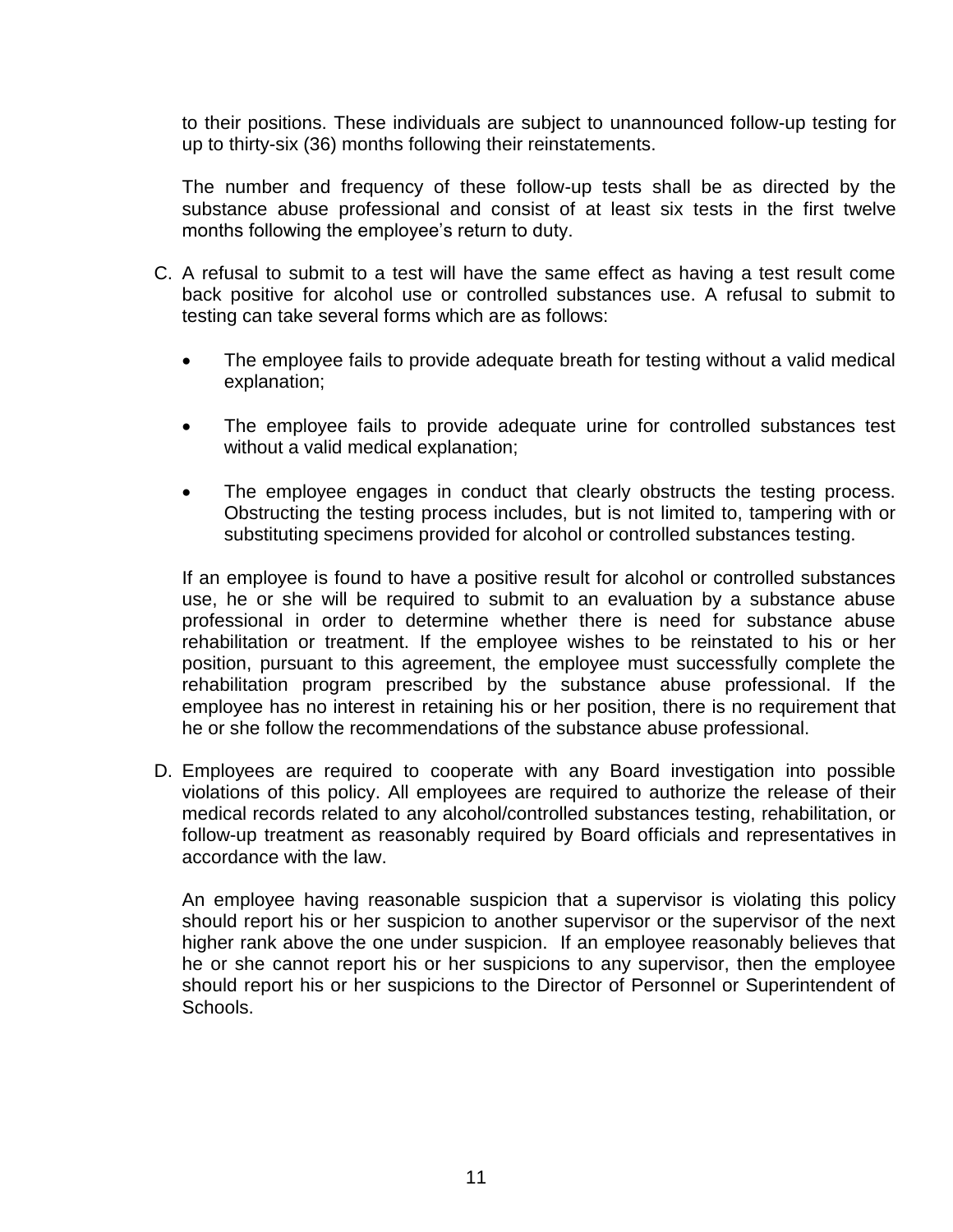#### II. DISCIPLINARY ACTION

- A. Any employee undergoing reasonable suspicion testing will be suspended from work pending the test results. If the test results are negative, the employee will be returned to work unless the suspension was imposed for additional reasons unrelated to this policy and for which back pay is not to be paid.
- B. Any employee testing positive for alcohol or controlled substances will be suspended from work without pay pending a complete investigation and disciplinary determination. This suspension will not be delayed by an employee's request for testing of a split urine specimen by a second laboratory.
- C. An employee who voluntarily comes forward and asks for assistance to deal with an alcohol or controlled substance dependency problem shall not be disciplined. The exceptions to this rule are when the employee otherwise violates the alcohol/controlled substance rules of conduct, the employee engages in additional misconduct unrelated to this policy, or the employee has previously been reinstated for violation of this policy and is still subject to a one strike rule. A disclosure of a controlled substance or alcohol dependency problem by an employee upon his or her learning, or receiving notice, from the Board that he or she is to be scheduled or sent for alcohol or controlled substances testing is not a voluntary disclosure.
- D. The Board may grant a leave of absence without pay for a maximum of sixty (60) calendar days to allow the employee to undergo treatment pursuant to a rehabilitation program recommended by a substance abuse professional. The Board may grant this leave only once during an employee's one time violation rule. At an employee's election, he or she may substitute any accrued paid leave available to him or her in lieu of the unpaid leave.
- E. An employee requesting reinstatement from such leave of absence must demonstrate a successful completion of the rehabilitation program and continuation of any follow up program and must submit to a return to duty test and follow up testing.
- F. Any employee found in violation of this policy during his or her first two years of continuous full time employment with the Board will have no right to request reinstatement.
- G. Any employee found in violation of this policy as it relates to alcohol, who in addition has worked for the Board longer than the period of time described in the preceding paragraph, will be subject to a ten year one strike reinstatement policy. That is, the employee may request reinstatement in accordance with the terms of this policy. However, any further violation of this policy in the ten year period following reinstatement will subject to the employee to discharge. After the ten year period, the employee will stand in the same position he or she did prior to the initial violation of the policy.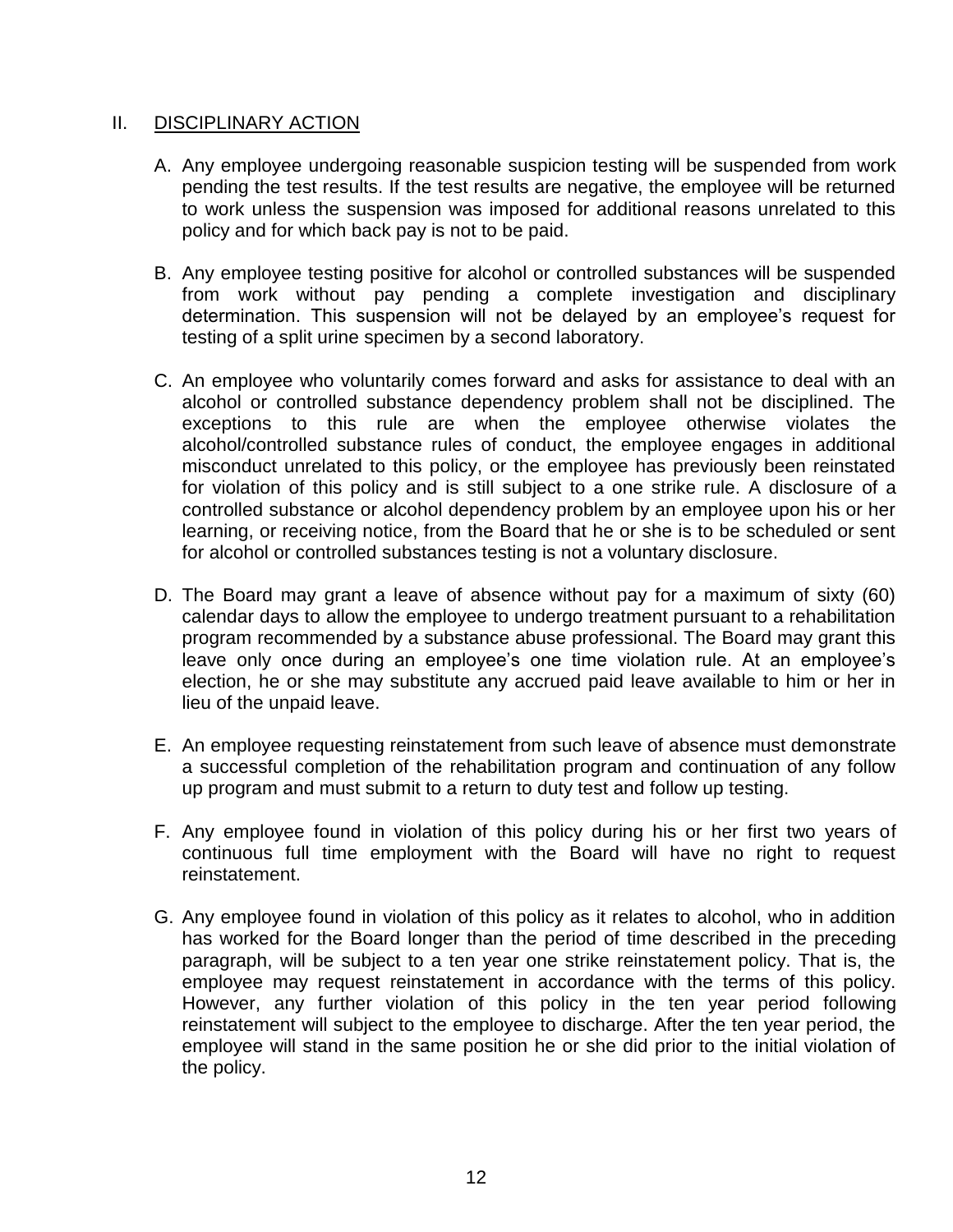H. Reinstatement of any employee who has violated this policy with regard to controlled substances and who has worked for the Board longer than the period of time described above shall be on a one time lifetime basis, that is, any future violation of this policy will subject the employee to discharge.

#### III. FAILURE TO COOPERATE

Any employee who (a) fails to cooperate with an investigation into possible violations of this drug and alcohol policy, or (b) refuses to sign consent to or to take a drug or alcohol test will be subject to disciplinary action up to and including discharge.

#### IV. EMPLOYEES WHO NOTIFY SCHOOL OFFICIALS OF A DRUG OR ALCOHOL PROBLEM

- A. The Board encourages employees to seek professional help for their drug or alcohol problems. An employee who voluntarily notifies the Superintendent of Schools or the Director of Personnel that he/she has a drug or alcohol problem shall be allowed, upon request, to use his/her sick days, vacation, and personal time to undergo rehabilitation. If such days are unavailable, the employee shall be granted up to 60 calendar days per occurrence of unpaid medical leave to undergo rehabilitation. Upon completion of the rehabilitation period the employee shall submit to the Superintendent of Schools a medical certificate stating that the employee is free of any alcohol or substance abuse problems before returning to work and will undergo tests as noted below.
- B. An employee who successfully completes a rehabilitation program will be allowed to return to work in his/her former position if the position exists, or another available position, for which the employee is qualified. However, reemployment will remain subject to the other provisions of this policy.
- C. Employees who notify the Superintendent or the Director of Personnel of their drug or alcohol problem only after an investigation into whether they are in violation of this policy has begun remain subject to disciplinary action for policy violations where any damage, injury, or other harm is involved. In all cases, a notation shall be placed in the employee's file indicating that the employee has violated this policy and the subject employee shall be required to enter into rehabilitation in accordance with Section A in order to avoid disciplinary action for policy violations. Upon request of the employee, the employee will be provided information on drug counseling, drug rehabilitation, and drug abuse assistance programs available in the community.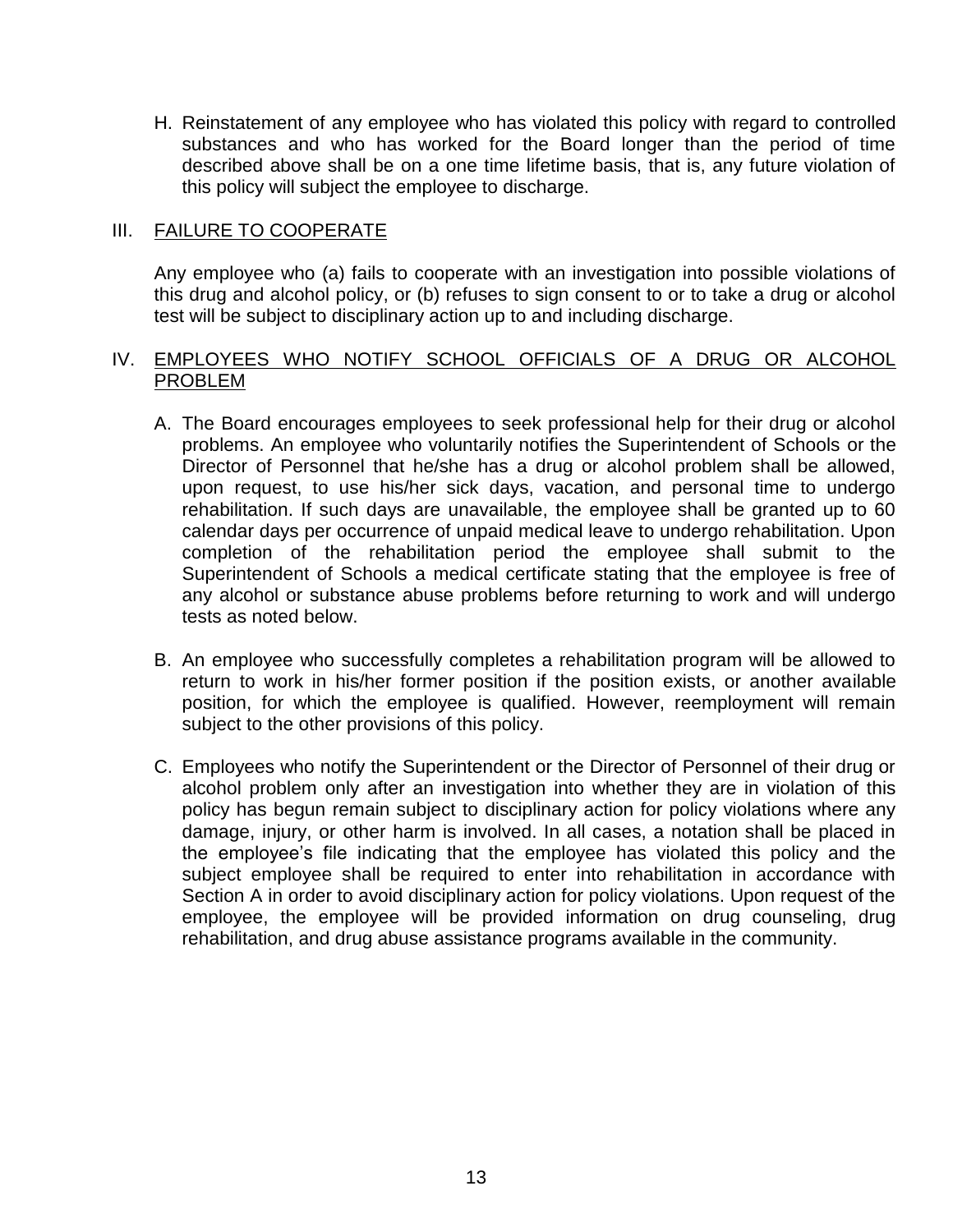# **ARTICLE X**

# **WORKING HOURS**

A. The basic work week shall consist of five (5) consecutive eight (8) hour days, normally Monday through Friday, except for those employees whose services for educational programs and activities sponsored by the Board are determined by the Superintendent of Schools or his/her designee to require other basic work weeks.

In the event a work week other than Monday through Friday is required, volunteers will be sought before any employee is assigned to the new work week. A rotation assignment within the building will be utilized unless initial employment requires other than the normal Monday through Friday work week.

 Starting and finishing hours shall be determined by the particular needs of each individual school as determined by the Superintendent of Schools or his/her designee.

- B. When school is not in session, employees have the choice of working either the day shift or the night shift without loss of pay or benefits with the approval of the Superintendent of Schools or his/her designee. The working hours of individual employees shall not be changed without two (2) weeks' advance notice, except for emergencies. An employee called to work prior to his/her regularly assigned work shift shall be allowed to work his/her regular shift at his/her option. The night shift custodial employees will automatically work the day shift on days in which school is closed by the Superintendent of Schools due to snow conditions. In such conditions, the night shift personnel will begin work no earlier than 9:00 a.m**.** and will complete an 8-hour work schedule.
- C. The hours and days off of an individual employee or group of employees shall not be changed, altered, or modified to avoid the payment of overtime, unless the employee requests the change and unless the change is in accordance with paragraph B above.
- D. Shift changes within classification shall be made by seniority. The term "classification" shall be interpreted as follows:
	- 1. Custodial employees within wage category as displayed in Article XV,
	- 2. Maintenance employees within wage category.
	- 3. The Board reserves the right to leave a night supervisory custodian on the night shift to perform supervisory duties.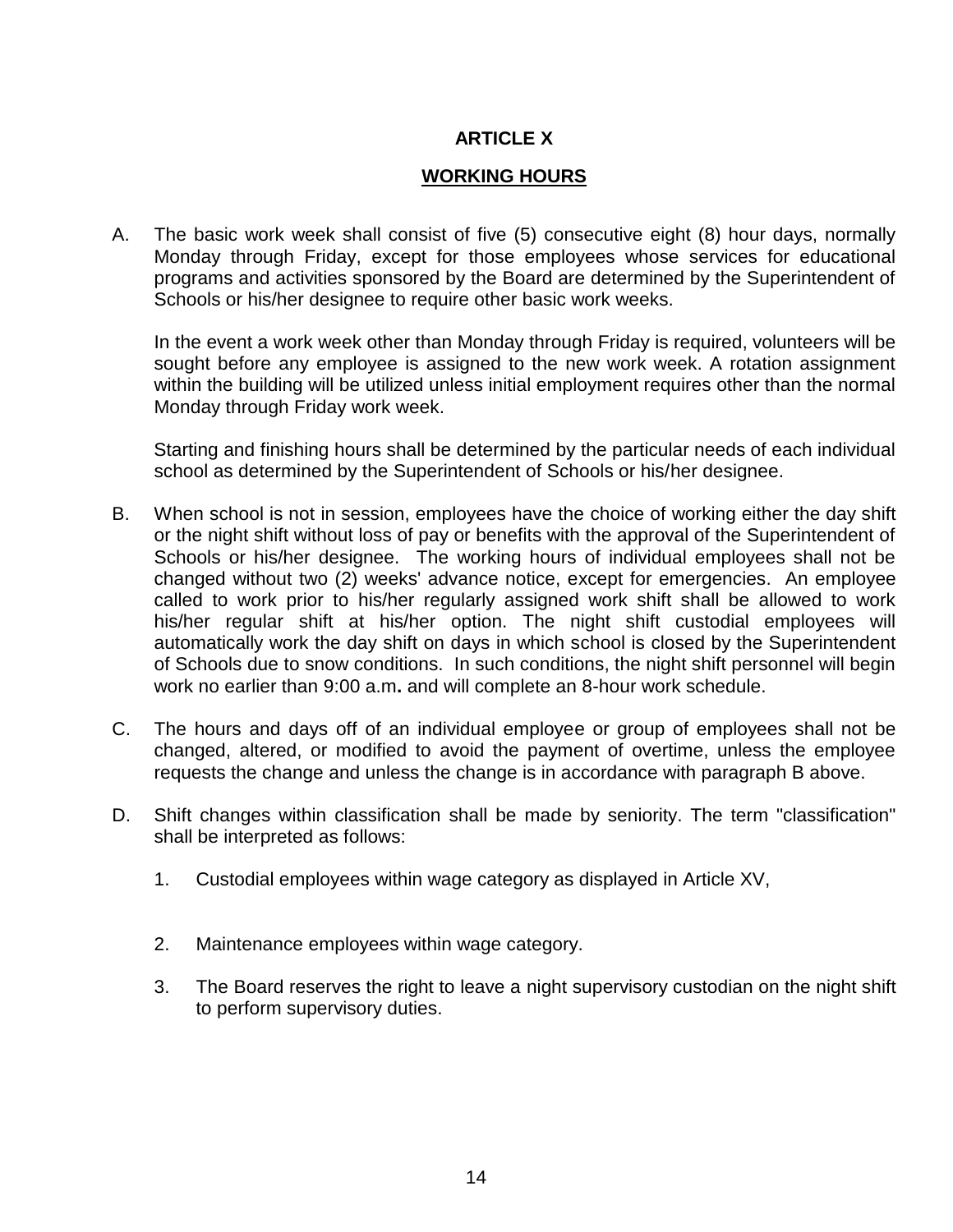# **ARTICLE XI**

## **OVERTIME**

- A. When a paid holiday, hereinafter defined, falls during the work week, it shall be included as regular hours worked in determining the existence of overtime.
- B. For all Board of Education functions, overtime shall be paid as follows:
	- 1. Time and one-half the regular hourly rate shall be paid for each hour worked in excess of eight (8) in one day or forty (40) in any one week, or for all work performed on Saturdays.
	- 2. Double the regular hourly rate shall be paid for all work performed on Sundays and holidays.
- C. For all rental functions, overtime shall be paid as follows:
	- 1. Time and one-half the regular hourly rate shall be paid for each hour worked in excess of eight (8) in one day or forty (40) in any one week.
	- 2. Time and one-half will be paid for Saturday work when the normal work week is Monday through Friday.
	- 3. Double the regular hourly rate shall be paid for each hour worked on Sundays and holidays.
	- 4. Minimum fees paid are based on two (2) hour minimum charge, except when custodians are normally on duty at the time immediately preceding rental of school buildings.
	- 5. A two (2) hour minimum notice of cancellation of any rental shall be required or a minimum charge shall be applicable unless said cancellation is due to an act of God.
- D. Time and one-half the regular hourly rate shall be paid for all scheduled building checks conducted on Saturdays. Double the regular hourly rate shall be paid for all building checks conducted on Sundays or holidays. Employees will receive a minimum of two hours pay to conduct a building check, and the employee is expected to be on site for the two hour duration. Building checks shall continue to be conducted by the senior custodian or some other responsible member of the custodial or maintenance staff, but not excluding the supervisory personnel, designated by the Supervisor of Buildings and Grounds.
- E. All overtime work shall be distributed equitably (see Exhibit A Custodial/Maintenance Overtime Distribution Procedures) on an hourly basis in each school among off-duty qualified employees from a list compiled alphabetically by job category. Employees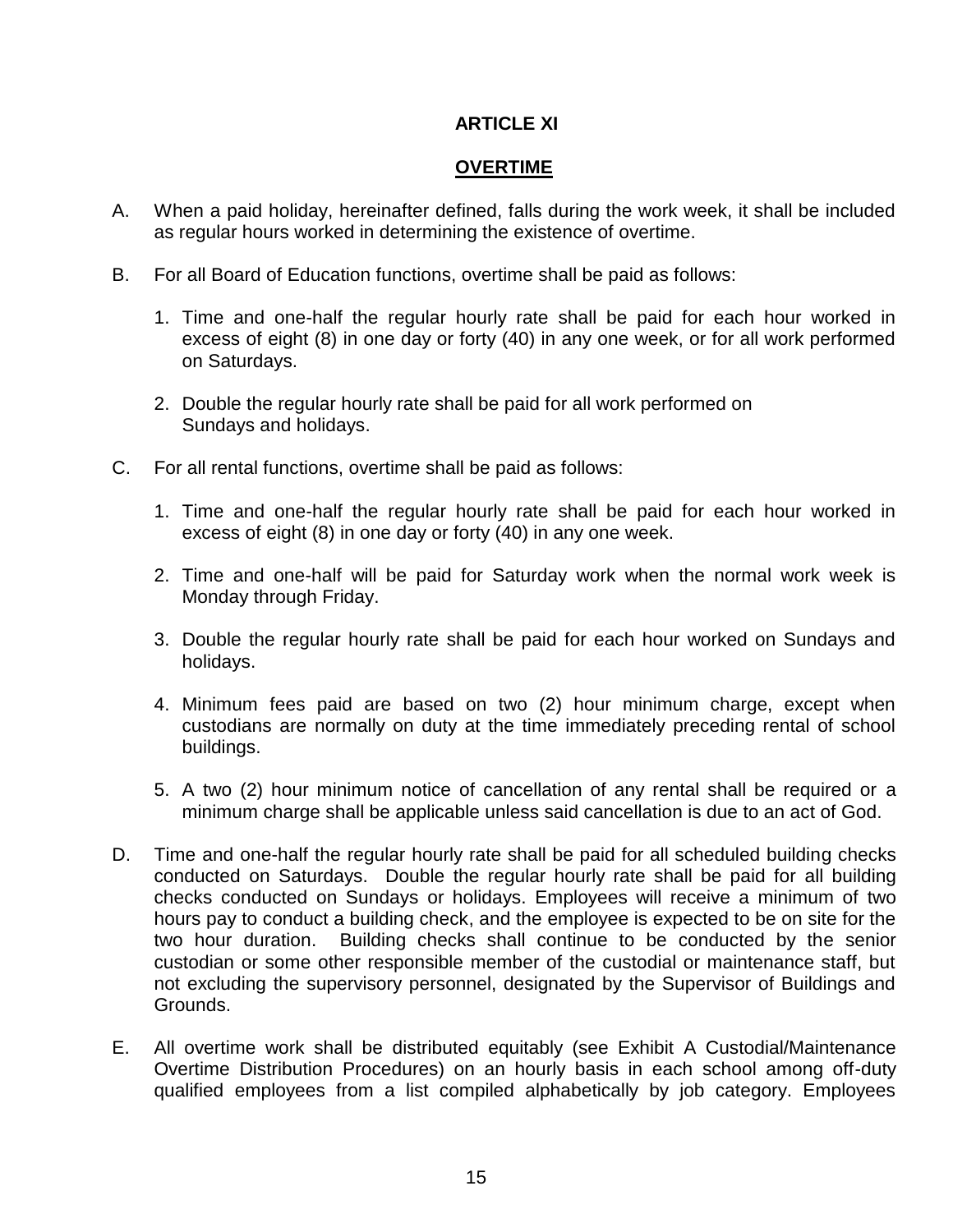refusing an overtime assignment shall be charged a turn on the distribution basis for the actual value in hours of the job refused. In the event a school building cannot be covered for an overtime assignment by its regular staff, the Supervisor of Buildings and Grounds may assign some other responsible member of the custodial or maintenance staff, but not excluding the supervisory personnel, to perform this task. Employees shall be given as much advance notice as possible for overtime assignments. Employees not contacted personally will not be charged a turn on the distribution chart.

Full-time employees shall be given right of first refusal on special events/activities. Special events shall be defined as any event conducted outside the normal school day.

- F. Employees temporarily transferred to another school shall be allowed to continue participating in overtime assignments at their regularly assigned school.
- G. The rate of compensation for snow removal by school personnel using school-owned trucks will be as follows:

 1. Time and one-half the regular hourly rate shall be paid for each hour worked outside the normal work day.

2. The regular hourly rate shall be paid for each hour worked during the regularly scheduled work day.

3. Time and one-half the regular hourly rate shall be paid for each hour worked on Saturdays. Double the regular hourly rate shall be paid for each hour worked on Sundays and holidays.

At conclusion of an eight (8) hour work day, the employee responsible for system-wide snow removal has the option to leave work if the snow removal is completed. A maximum of one supervisor will plow snow with bargaining unit personnel except in an emergency situation.

H. Employees shall be compensated at the overtime rate for meetings they are required to attend when such meetings require attendance beyond the normal forty (40) hour work week and when such meetings are called by the Superintendent of Schools or his/her designee or the Supervisor of Buildings and Grounds.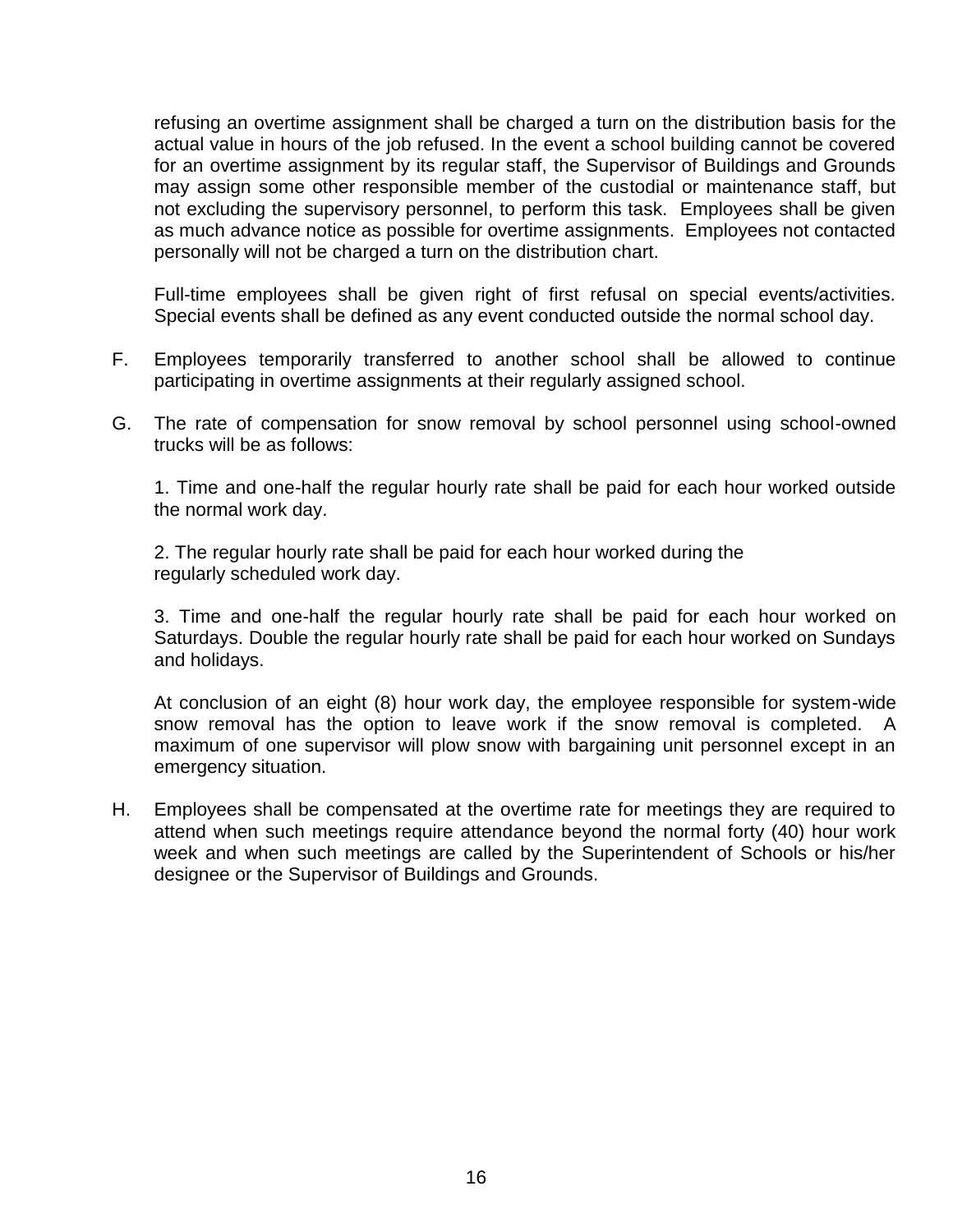#### **ARTICLE XII**

#### **HOLIDAYS**

- A. The following holidays shall be given all employees covered by this Agreement as paid holidays:
	- 1. New Year's Day January 1
	- 2. Martin Luther King Day
	- 3. President's Day
	- 4. Good Friday
	- 5. Memorial Day Last Monday in May
	- 6. Independence Day July 4
	- 7. Labor Day First Monday in September
	- 8. Columbus Day Second Monday in October
	- 9. Veteran's Day floating holiday
	- 10. Thanksgiving Day
	- 11. Day after Thanksgiving
	- 12. Day before Christmas
	- 13. Christmas Day December 25

Full-time employees shall be given a total of thirteen (13) paid holidays with Veteran's Day as a floating holiday. Employees hired after July 1, 2010 will be given twelve (12) paid holidays which will not include Veteran's Day. If school is in session on a holiday as listed above, the employee shall be given another day off to compensate for said holiday at a time mutually agreeable to the employee, Senior Custodian, and the Supervisor of Buildings and Grounds.

- B. Paid holidays occurring on Saturday shall be observed on the preceding Friday provided there is no school on said Friday. Paid holidays occurring on Sunday shall be observed on the following Monday provided there is no school on said Monday.
- C. Whenever any of said holidays shall fall during the paid vacation of an employee, said holiday shall not be charged against the employee's earned vacation time. The employee shall be given another day off to compensate for said holiday at a time mutually agreeable to the employee, the Senior Custodian, and the Supervisor of Buildings and Grounds.
- D. In the event of personal illness on the work day preceding or following a holiday period, an employee may be requested by the Superintendent of Schools or the Director of Personnel to furnish a doctor's certificate of illness. In the event that the employee cannot furnish such a certificate, he/she shall forfeit his/her holiday pay. The employee's holiday pay shall not be forfeited if said employee, as requested by the Superintendent of Schools or the Director of Personnel, furnishes a doctor's certificate of illness.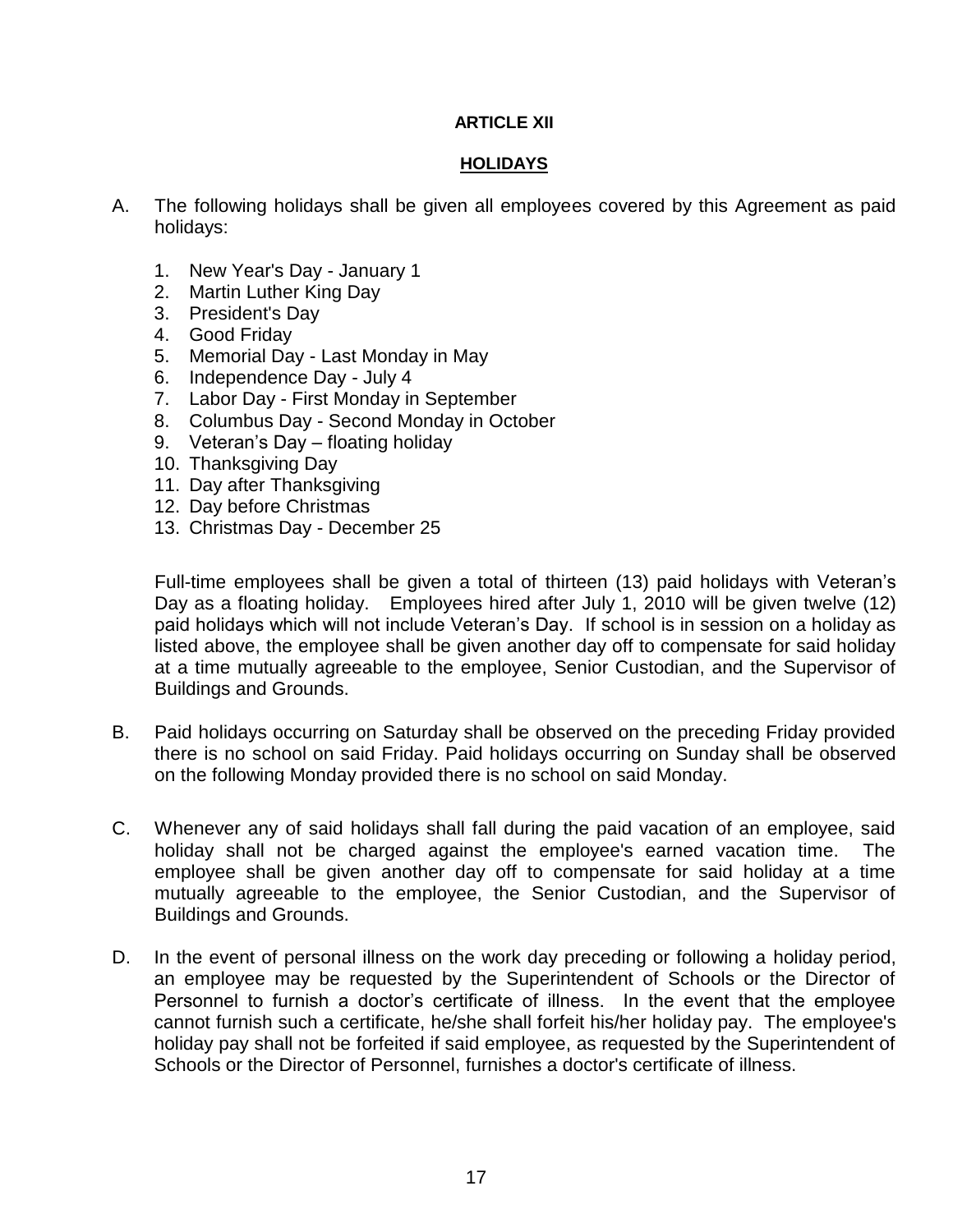E. In addition to holidays and vacations, if an employee has a perfect attendance record during the following three month periods (September 1-November 30 December 1- February 28 March 1-May 31 June 1-August 31) that person shall receive a one-half day off with pay for each three (3) month period. Absences for personal leave or vacation leave will not mar otherwise perfect attendance. Absences for sick leave, suspension or tardiness will mar perfect attendance. Earned perfect attendance days may accumulate; all days earned by May 31 must be taken by the end of the calendar year period (or December 31). If an employee has perfect attendance for a full year, that person shall receive one full day off with pay for that year. Annual year period is June 1 - May 31.

#### **ARTICLE XIII**

#### **VACATIONS**

- A. Vacation benefits shall be granted to those eligible employees based on vacation earned in the prior year. July  $1<sup>st</sup>$  of each year will be the date for computing accrued vacation benefits.
- B. Employees hired between July 1 and December 31 with less than one (1) year of full-time service, but more than six (6) months of full-time service shall be granted ten days vacation on the July  $1<sup>st</sup>$  following the date of their employment. Such employees are entitled to take paid vacation of five (5) days from their first vacation accrual during the period January 1 through June 30 of their first year of employment. Any such vacation so taken will be deducted from the employee's vacation entitlement on the following July 1<sup>st</sup>. Employees hired between January 1 and June 30 will be granted pro-rata vacation as of July 1.
- C. Employees with one (1) year or more but less than five (5) years of full-time service shall be granted a paid vacation of ten (10) week days each year.
- D. 1. Employees who have completed five (5) years or more but less than ten (10) years of full-time service shall be granted a paid vacation of fifteen (15) week days.

2. Employees who have completed ten (10) years or more full-time service shall be granted a paid vacation per the following schedule:

| ten years             | $=$ fifteen (15) days per year      |
|-----------------------|-------------------------------------|
| eleven years          | $=$ sixteen (16) days per year      |
| twelve years          | $=$ seventeen (17) days per year    |
| thirteen years        | $=$ eighteen (18) days per year     |
| fourteen years        | $=$ nineteen (19) days per year     |
| fifteen or more years | $=$ twenty (20) days per year       |
| twenty or more years  | $=$ twenty five (25) days per year. |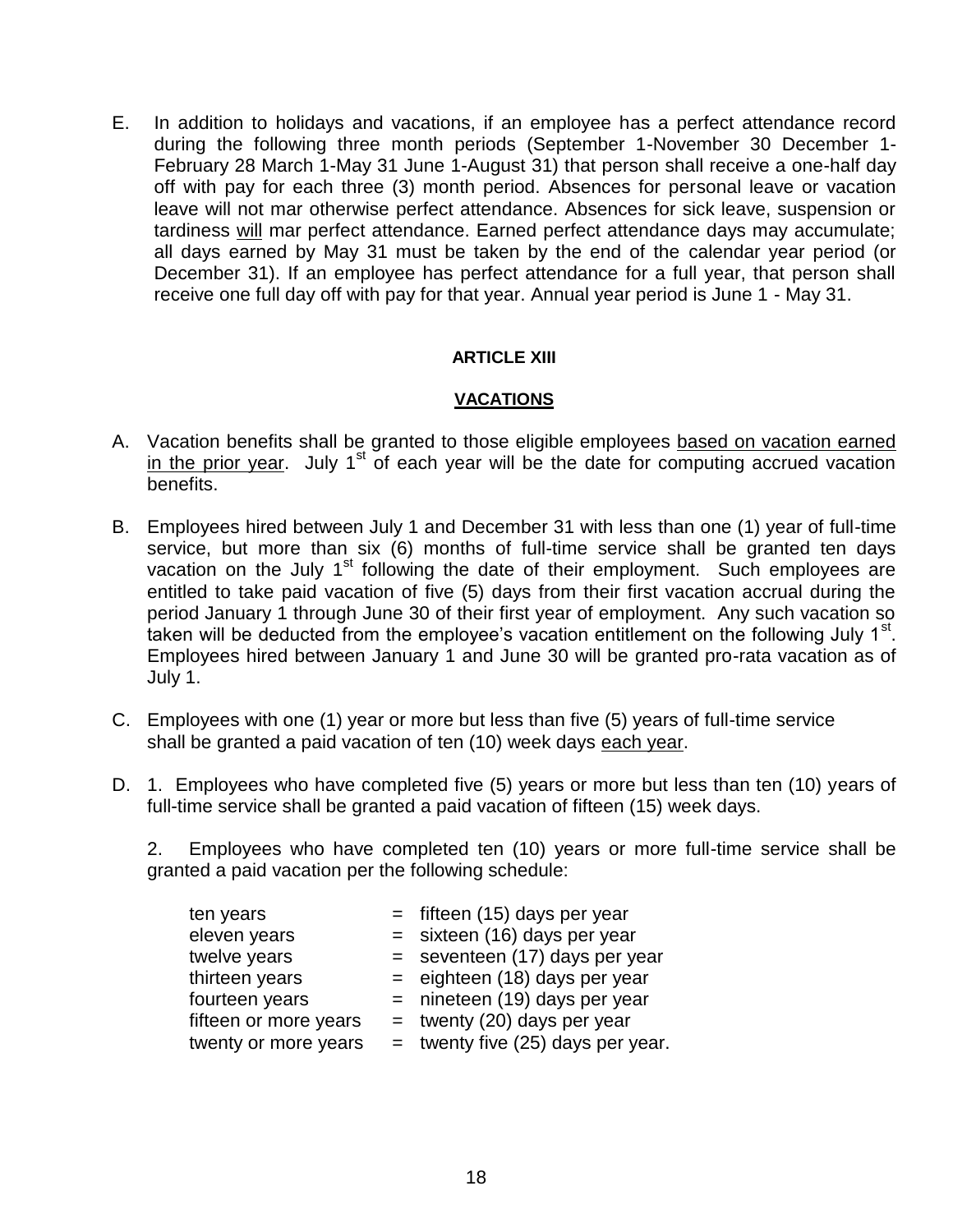- E. Pro-rata vacation pay shall be given to an employee whose work and attendance has been deemed satisfactory in the event of voluntary termination of service with the Board of Education.
- F. The vacation period within each building or department shall be set by mutual agreement among the Principal/Supervisor of Buildings and Grounds and the employees with the approval of the Superintendent of Schools or his/her designee at any time during the fiscal year. Such scheduling preferences shall be based on seniority as is currently practiced.
- G. With 48 hours advance notice, employees may take vacation one (1) day at a time with permission of the Principal and the approval of Superintendent of Schools or his/her designee.
- H. Employees may carry over a maximum of five (5) vacation days into the following year. More than five days may be approved for carry over in extraordinary circumstances as determined by the Superintendent of Schools or his/her designee. The specific circumstances will be documented in writing on the signed approval form.

# **ARTICLE XIV**

# **LEAVE PROVISIONS**

A. Sick Leave

Each full-time custodial and maintenance employee covered by this Agreement shall be entitled to one and one-half (1-1/2) working days per month, not to exceed fifteen (15) days per year for personal illness with full pay (eighteen (18) days for employees hired before 7/1/2010). "Personal illness" may be defined to include illness or death in the immediate family of an absent employee covered by this Agreement. Unused sick leave shall be accumulated from year to year, so long as the employee remains continuously in the service of the Board, and as authorized by the Board, but such accumulation of sick leave shall not be more than one hundred and sixty (160) work days. A physician's certificate may be required as deemed necessary by the Superintendent of Schools or his/her designee only if there is a past history of absence abuse and the request for documentation is not discriminatory. Failure to provide written medical documentation within one week of the request will result in a salary deduction for the day(s) not validated by a licensed medical physician.

- B. Personal and Other Leave
	- 1. Each full-time custodial and maintenance employee covered by this Agreement shall be entitled to a total of four (4) personal days leave of absence annually (not cumulative) with full pay in accordance with the following definitions and time limitations: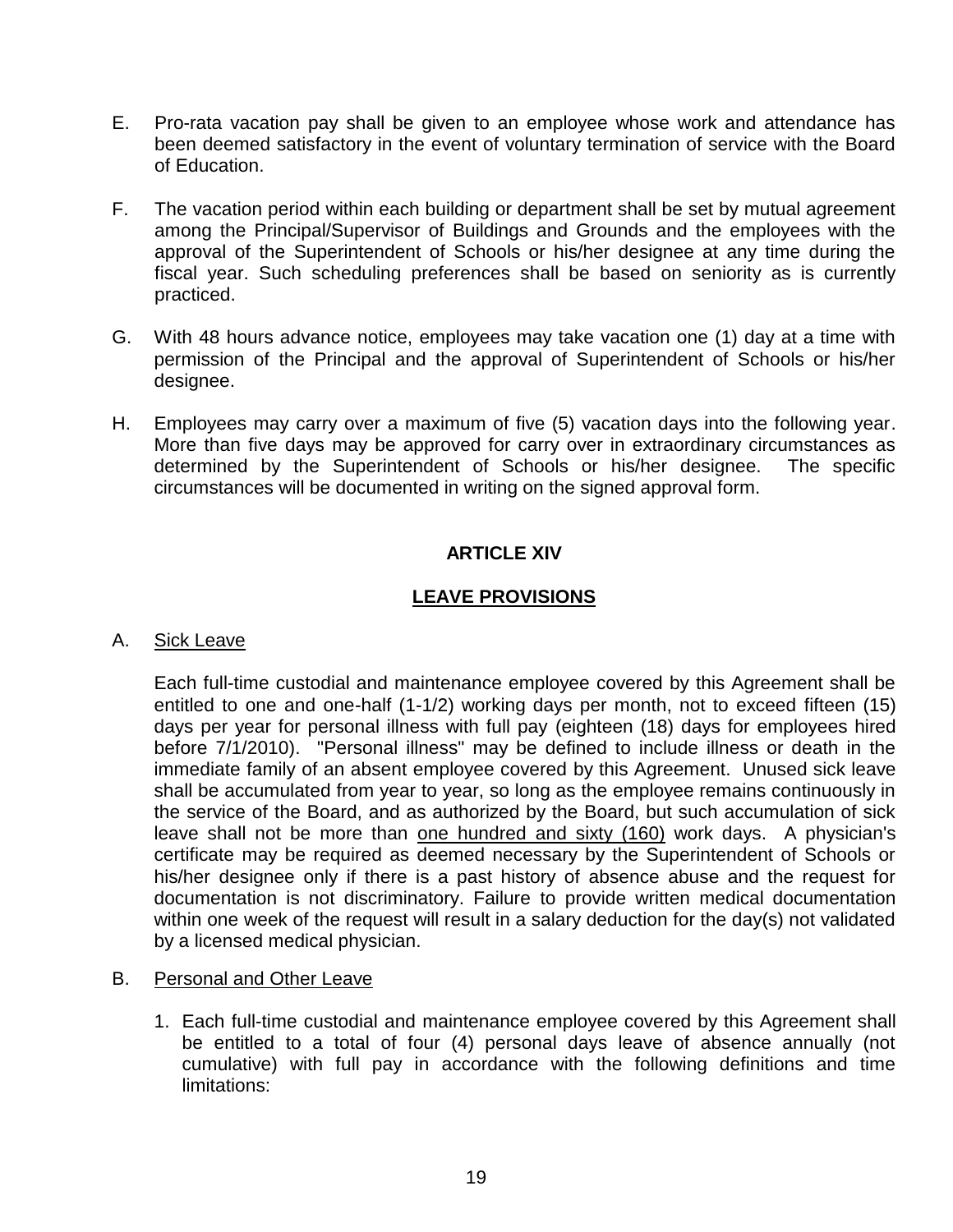- a. Religious days, not to exceed three (3) a year
- b. Sickness or death of relatives in the immediate family, i.e., wife, husband, child, parent, grandparent, brother, sister, uncle, aunt, niece, nephew, cousin, or a member of the immediate household
- c. Attendance in court or for other legal reasons beyond the employee's control
- d. Personal reasons, necessitating absence from work, if approved by the Superintendent of Schools or his/her designee
- e. Jury duty: Personnel covered by this agreement called to jury duty shall be granted the difference between jury pay and their regular salary. Time lost for jury duty shall not be charged against accumulated sick leave.
- 2. Application for leave in the provisions above shall be made to the Superintendent of Schools or his/her designee at least forty-eight (48) hours before taking such leave (except in the case of emergencies). Employees shall make every effort to make such request as far in advance as possible, and the Board shall make every effort to process such a request as expeditiously as possible.
- 3. Personal and other leaves taken pursuant to the above provisions shall be in addition to any sick leave to which the employee is entitled.
- 4. For leaves of absence other than those covered by leave policies, the per diem rate of deduction shall be the actual hourly rate times the usual number of hours in the employee's work day.
- 5. a. The Board of Education and Superintendent of Schools or his/her designee may grant leaves of absence without pay for a period not to exceed one (1) year if it is in the best interests of the school system and does not interfere with the welfare of the children. Requests for such leave shall be made in writing to the Superintendent of Schools or his/her designee and shall include a statement of the reasons and the length of the leave required. Employees granted such leave shall be given consideration for any open position within their category available at the termination of the leave period.
	- b. Any employee who is on leave of absence without pay shall not be paid for any holiday or sick leave during the period of the absence. Any vacation time due to an employee at the time of taking said leave of absence without pay may be paid at that time.
- 6. Workers' Compensation, as distinguished from sick leave, shall mean paid leave given to an employee due to absence from duty caused by an accident, illness, or injury that occurred while the employee was engaged in the performance of his/her duties.

The Board of Education covers all employees with Workers' Compensation Insurance, which pays the employee a percentage of his/her salary or average earnings during the period of disability. When the absence of a person employed under this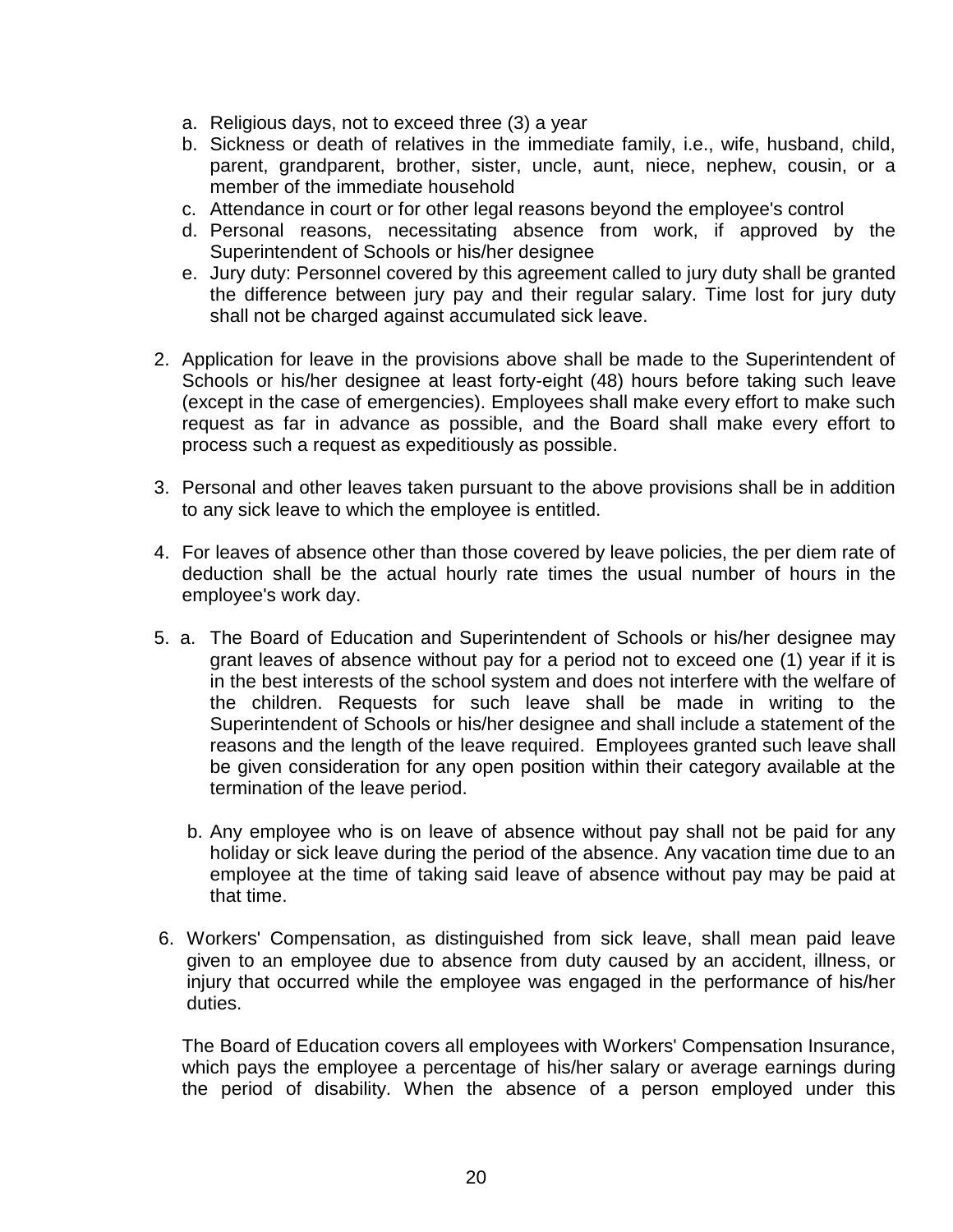Agreement is covered by Workers' Compensation, said employee shall also be entitled to partial sick leave payment on a pro-rata basis, but total compensation shall not exceed the employee's regular rate of pay. No deduction of days from the accumulated sick leave of the employee receiving benefits under Workers' Compensation and partial sick leave payment shall be charged against accumulated sick leave for the first sixty (60) days, with the Board assuming the difference between Workers' Compensation and employee's regular pay during that period.

After the first sixty (60) days, the deduction of days from the accumulated sick leave of the employee receiving benefits under Workers' Compensation and partial sick leave payment simultaneously shall be on a pro-rata, partial-day basis. Said deduction of partial days from the employee's accumulated sick leave per day of absence under Workers' Compensation shall be equivalent in percentage to that part of the employee's regular salary not covered by Workers' Compensation payments through the terms of coverage by Workers' Compensation.

All payments on injury leave shall be made subject to the same rules and regulations as Workers' Compensation Insurance and shall not be payable if the accident shall have been due to intoxication or willful misconduct on the part of the employee.

- 7. The year beginning each July 1st shall be the period for computing leave provisions.
- C. Union Leave

Officers or delegates of the Union, with prior notice and approval from the Superintendent or his/her designee, shall be granted leave from duty with full pay to attend labor conventions and/or educational conferences, provided that the total leave for the bargaining unit under this section shall not exceed a total of five (5) days in any fiscal year (July 1 - June 30).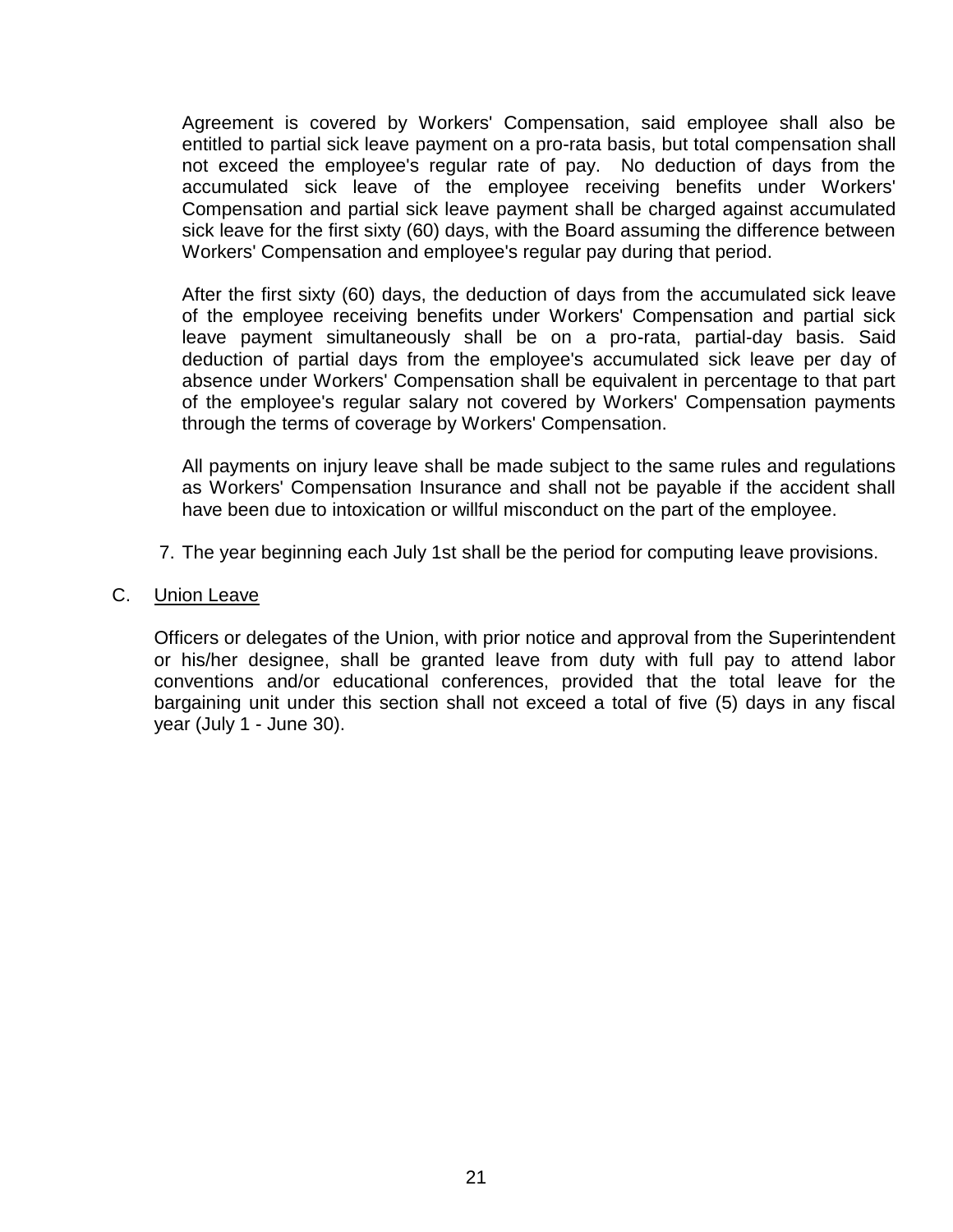# **ARTICLE XV**

#### **WAGES**

- A. Effective July 1, 2016:
	- 1. A 2.25% general wage increase shall be granted for 2016-17, 2017-18, and 2018-19.
	- 2. All earned increments shall be granted.
	- 3. The Board shall provide reimbursement to Skilled Level Maintenance employees for the renewal of trade licenses.
	- 4. The following wage schedule shall be effective July 1, 2016: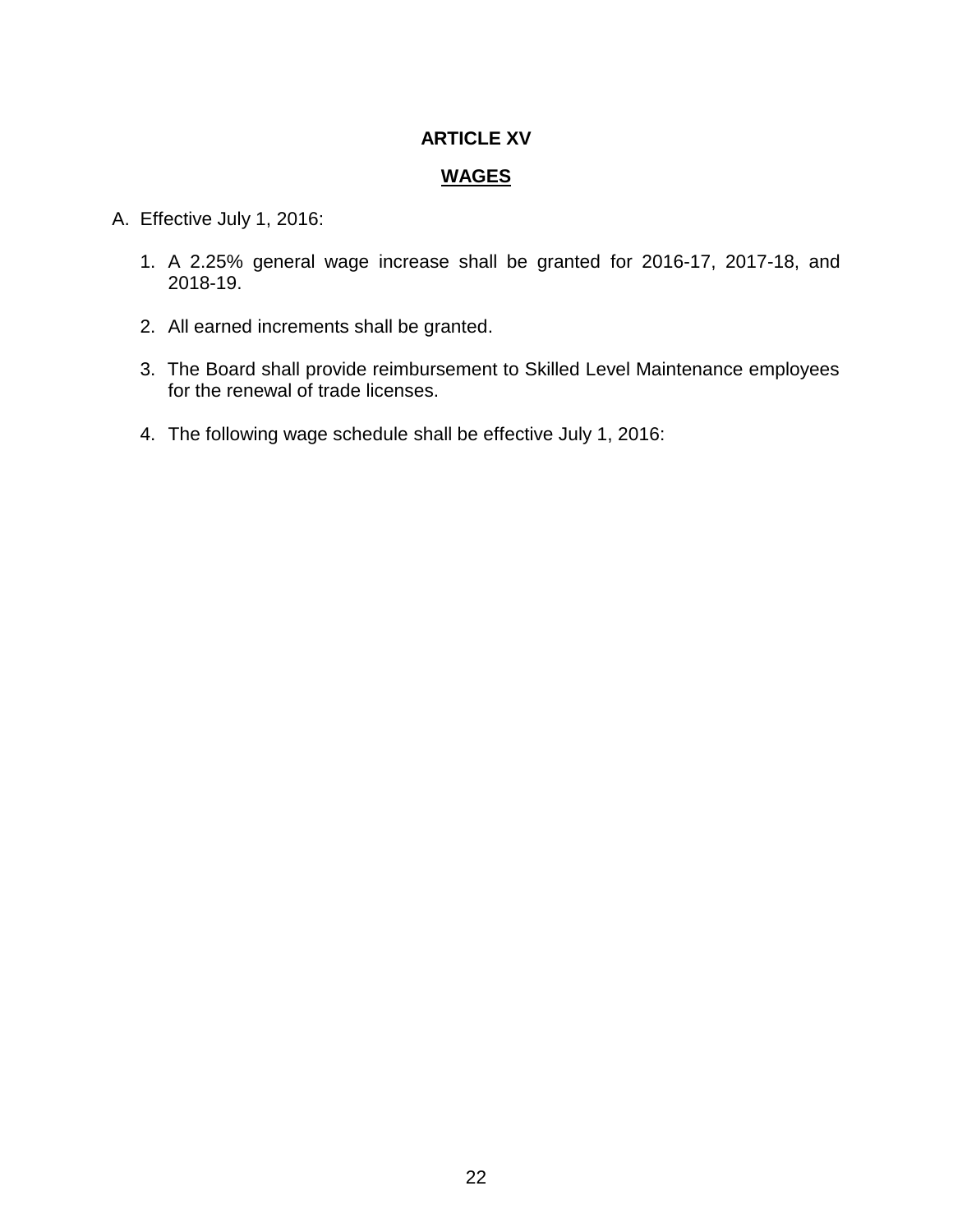|                                                                                                                                  | <b>Step</b>    | 2016-17 | 2017-18 | 2018-19 |
|----------------------------------------------------------------------------------------------------------------------------------|----------------|---------|---------|---------|
| Category 1 - Custodian                                                                                                           |                |         |         |         |
| <b>Custodian I</b>                                                                                                               |                |         |         |         |
| Day Shift General Custodian                                                                                                      | $\mathbf{1}$   | \$23.93 | \$24.47 | \$25.02 |
|                                                                                                                                  | $\overline{2}$ | \$24.64 | \$25.20 | \$25.76 |
|                                                                                                                                  | 3              | \$25.29 | \$25.86 | \$26.45 |
|                                                                                                                                  |                |         |         |         |
| <b>Custodian II</b>                                                                                                              |                |         |         |         |
| Senior Custodians in schools employing less than five (5)                                                                        |                |         |         |         |
| custodians                                                                                                                       | 1              | \$26.67 | \$27.27 | \$27.88 |
| Day Supervisory Custodian (High School)                                                                                          | $\overline{2}$ | \$27.45 | \$28.07 | \$28.70 |
| Night Supervisory Custodian                                                                                                      | 3              | \$28.14 | \$28.78 | \$29.43 |
| (Middle School / Elementary Schools)                                                                                             |                |         |         |         |
|                                                                                                                                  |                |         |         |         |
| <b>Custodian III</b>                                                                                                             |                |         |         |         |
| Senior Custodians in schools employing five (5) to ten (10)                                                                      |                |         |         |         |
| custodians                                                                                                                       | 1              | \$27.45 | \$28.07 | \$28.70 |
| Night Supervisory Custodian (High School)                                                                                        | $\overline{2}$ | \$28.14 | \$28.78 | \$29.43 |
|                                                                                                                                  | 3              | \$28.83 | \$29.48 | \$30.14 |
| Night Custodian - An additional thirty (30) cents per hour to                                                                    |                |         |         |         |
| the Custodian I classification shall be paid                                                                                     |                |         |         |         |
| Night Shift General Custodian                                                                                                    | $\mathbf{1}$   | \$24.23 | \$24.77 | \$25.32 |
| Second Shift General Custodian                                                                                                   | 2              | \$24.94 | \$25.50 | \$26.06 |
|                                                                                                                                  | 3              | \$25.59 | \$26.16 | \$26.75 |
| Third Shift General Custodian - An additional thirty-five (35)<br>cents per hour to the Custodian I classification shall be paid |                |         |         |         |
| Third Shift General Custodian                                                                                                    | 1              | \$24.28 | \$24.82 | \$25.37 |
|                                                                                                                                  | 2              | \$24.99 | \$25.55 | \$26.11 |
|                                                                                                                                  | 3              | \$25.64 | \$26.21 | \$26.80 |
| <b>Category 2 - Maintenance</b>                                                                                                  |                |         |         |         |
| <b>Maintenance I</b>                                                                                                             |                |         |         |         |
| Day Shift General Maintenance                                                                                                    | $\mathbf{1}$   | \$25.52 | \$26.10 | \$26.68 |
|                                                                                                                                  | $\overline{2}$ | \$26.23 | \$26.82 | \$27.42 |
|                                                                                                                                  | 3              | \$26.88 | \$27.49 | \$28.11 |
| Maintenance II - An additional fifteen (15) cents per hour to                                                                    |                |         |         |         |
| the Maintenance I classification shall be paid                                                                                   |                |         |         |         |
| Day Shift School Custodial Maintainer                                                                                            | $\mathbf{1}$   | \$25.67 | \$26.25 | \$26.83 |
| Night Shift General Maintenance                                                                                                  | $\mathbf{2}$   | \$26.38 | \$26.97 | \$27.57 |
| Second Shift General Maintenance                                                                                                 | 3              | \$27.03 | \$27.64 | \$28.26 |
|                                                                                                                                  |                |         |         |         |
| Maintenance III - An additional twenty (20) cents per hour to<br>the Maintenance I classification shall be paid                  |                |         |         |         |
| Third Shift General Maintenance                                                                                                  | $\mathbf{1}$   | \$25.72 | \$26.30 | \$26.88 |
|                                                                                                                                  | $\overline{c}$ | \$26.43 | \$27.02 | \$27.62 |
|                                                                                                                                  | 3              | \$27.08 | \$27.69 | \$28.31 |
| <b>Maintenance IV</b>                                                                                                            |                |         |         |         |
| Carpenter, Mechanic, Groundskeeper                                                                                               | $\mathbf{1}$   | \$26.49 | \$27.09 | \$27.70 |
|                                                                                                                                  | $\overline{2}$ | \$27.23 | \$27.84 | \$28.46 |
|                                                                                                                                  | 3              | \$27.84 | \$28.47 | \$29.11 |
|                                                                                                                                  |                |         |         |         |
| <b>Skilled Level Maintenance</b>                                                                                                 |                |         |         |         |
| Requiring State of Connecticut Licensing                                                                                         | 1              | \$29.79 | \$30.46 | \$31.14 |
| (to include plumber, HVAC mechanic and                                                                                           | $\overline{2}$ | \$30.60 | \$31.29 | \$31.99 |
| cabinetmaker)                                                                                                                    | 3              | \$31.44 | \$32.15 | \$32.87 |

B. New custodial or maintenance employees shall be assigned to a step on the salary schedule consistent with their past work experience as determined by the Superintendent of Schools or his/her designee.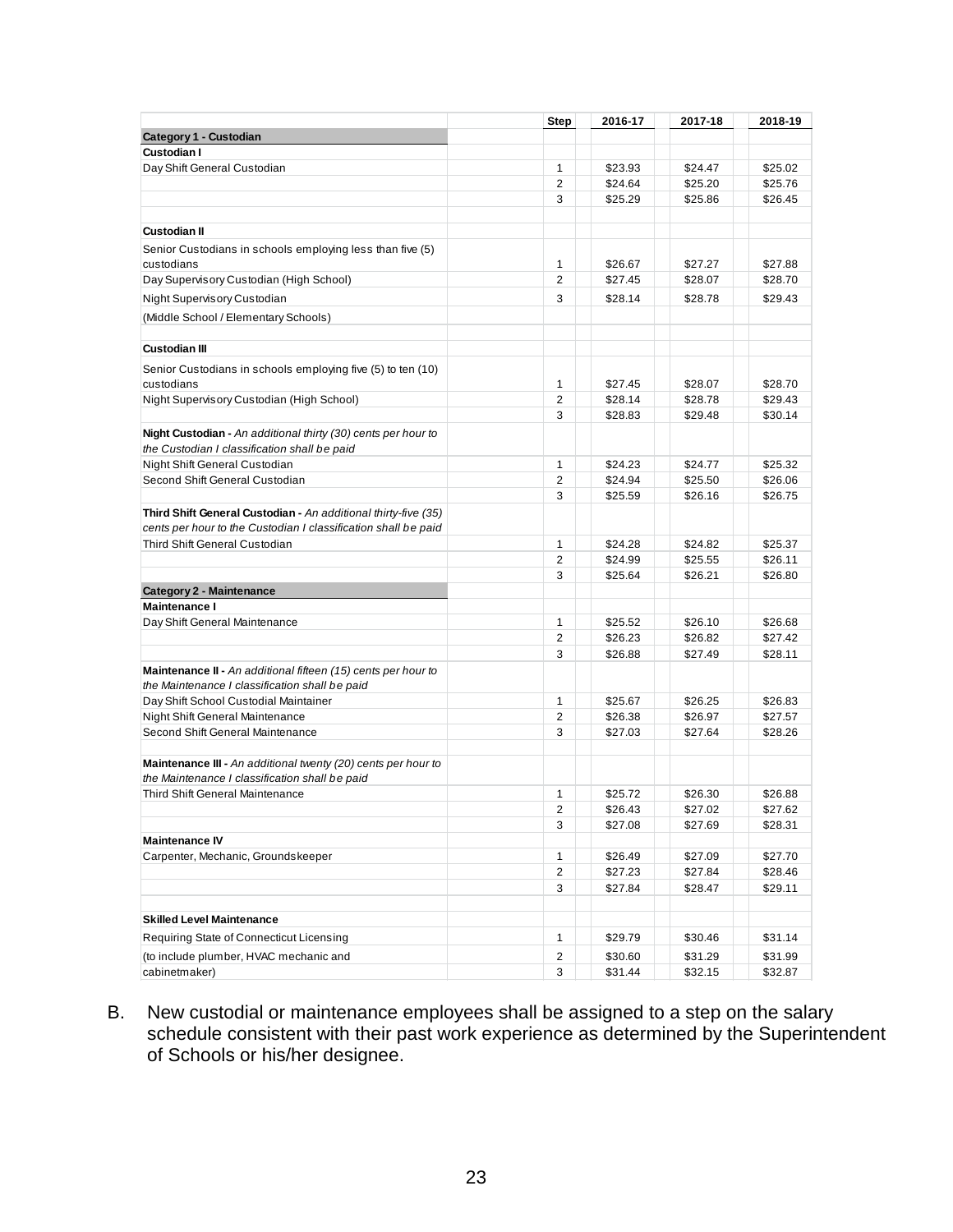- C. New custodial or maintenance employees shall serve a six (6) month probationary period and will be evaluated at that time. At the end of the ninth month of employment, there will be a second evaluation, and, if the employment of the new employee is continued, said employee shall be granted the next step on the salary schedule; thereafter, one year from date of employment said employee shall be granted the next higher step on the salary schedule, if he/she is not at maximum based on satisfactory performance.
- D. The Board shall continue to distribute pay checks on the regular pay day. If a holiday occurs on a pay day, payments shall be made on the last working day preceding the holiday.
- E. Longevity payments shall be due all personnel covered by this Agreement in accordance with the following schedule:
	- 1. Employees completing ten (10) years of service with the Board shall receive a single payment payable in December as follows:

2016-19 \$750

2. Employees completing fifteen (15) years of service with the Board shall receive a single payment payable in December as follows:

2016-19 \$850

3. Employees completing twenty (20) years of service with the Board shall receive a single payment payable in December as follows:

2016-19 \$950

- F. The employees assigned to the maintenance category shall continue their hourly rate of pay when assigned custodial responsibilities on a substitute basis by the Superintendent of Schools or his/her designee. Such assignment should not exceed thirty (30) working days per single incident per single maintenance employee, except in cases of emergencies.
- G. Custodians who substitute for the Head Custodian shall be paid the Head Custodian's hourly rate for all time acting in that capacity when such substitution consists of 20 consecutive work days or more.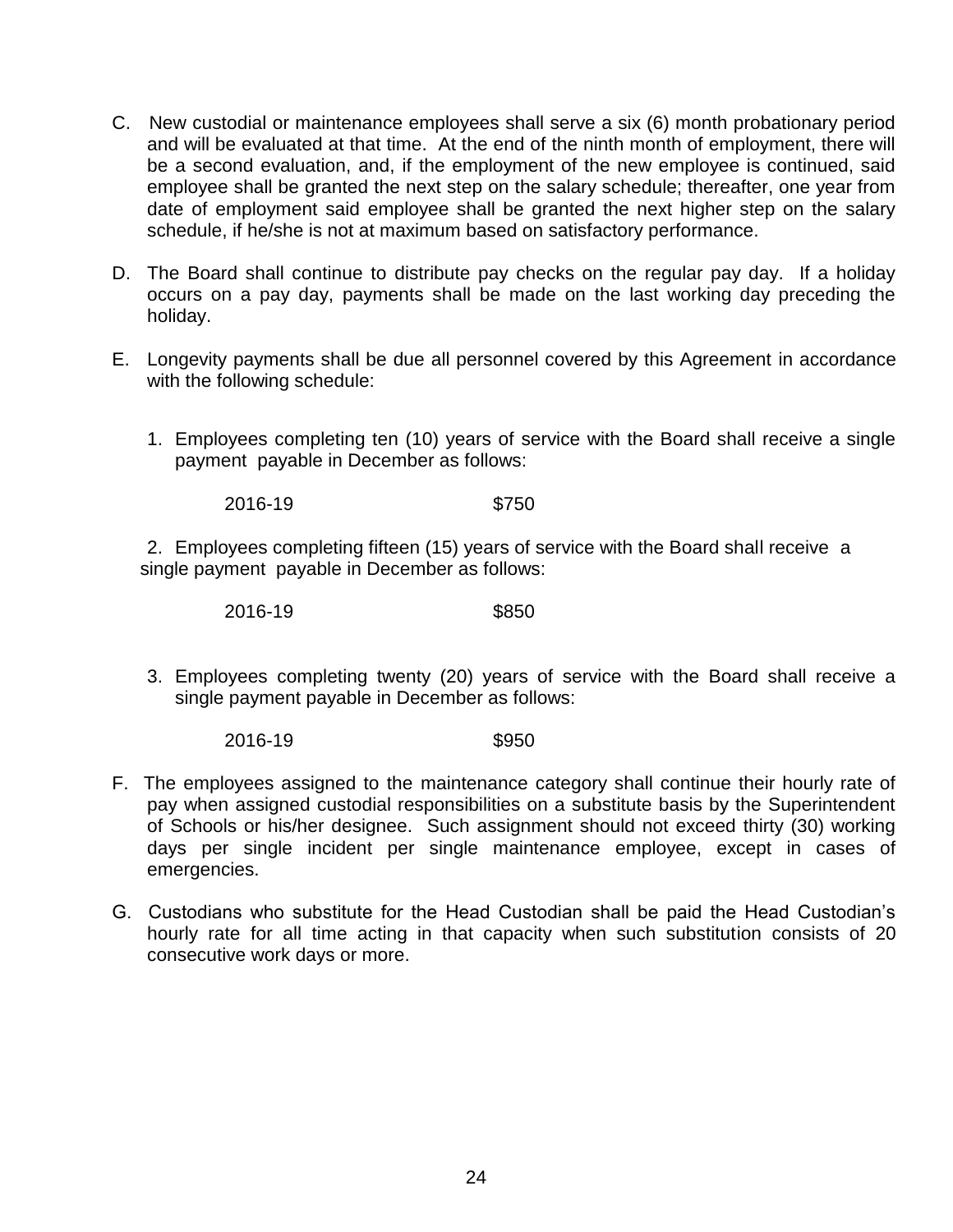# **ARTICLE XVI**

#### **INSURANCE AND PENSION BENEFITS**

#### A. Life Insurance

Twenty-five thousand dollars (\$25,000) of life insurance coverage is provided at Board expense. Individuals may purchase additional life insurance on a 50%/50% Boardemployee shared-cost basis. The maximum amount available, which shall include the twenty-five thousand (\$25,000) dollar coverage provided at Board expense, shall not exceed twice the annual salary of the insured, computed to the nearest higher thousand, with an over-riding maximum of one hundred thousand dollars (\$100,000).

#### B. Board of Education Health Insurance Program

1. There are three health insurance options available to employees hired before July 1, 2016. For new hires or those newly eligible for health insurance on or after July 1, 2016 or thereafter, the only health insurance plan will be the High Deductible Health Plan (HDHP) outlined further below. The Board-employee shared cost basis is indicated in the following schedule

#### Preferred Provider Organization (PPO)

|                                       | Year    | <b>Board</b><br>Contribution | Employee<br>Contribution |
|---------------------------------------|---------|------------------------------|--------------------------|
| Individual / dependent contribution   | 2016-17 | 82.0%                        | 18.0%                    |
|                                       | 2017-18 | Buy-up                       | Buy-up                   |
|                                       | 2018-19 | Buy-up                       | Buy-up                   |
| Health Maintenance Organization (HMO) | Year    | <b>Board</b><br>Contribution | Employee<br>Contribution |
| Individual / dependent contribution   | 2016-17 | 83.0%                        | 17.0%                    |
|                                       | 2017-18 | Buy-up                       | Buy-up                   |
|                                       | 2018-19 | Buy-up                       | Buy-up                   |
| High Deductible Health Plan (HDHP)    | Year    | <b>Board</b><br>Contribution | Employee<br>Contribution |
| Individual / dependent contribution   | 2016-17 | 86.0%                        | 14.0%                    |
|                                       | 2017-18 | 85.0%                        | 15.0%                    |
|                                       | 2018-19 | 84.5%                        | 15.5%                    |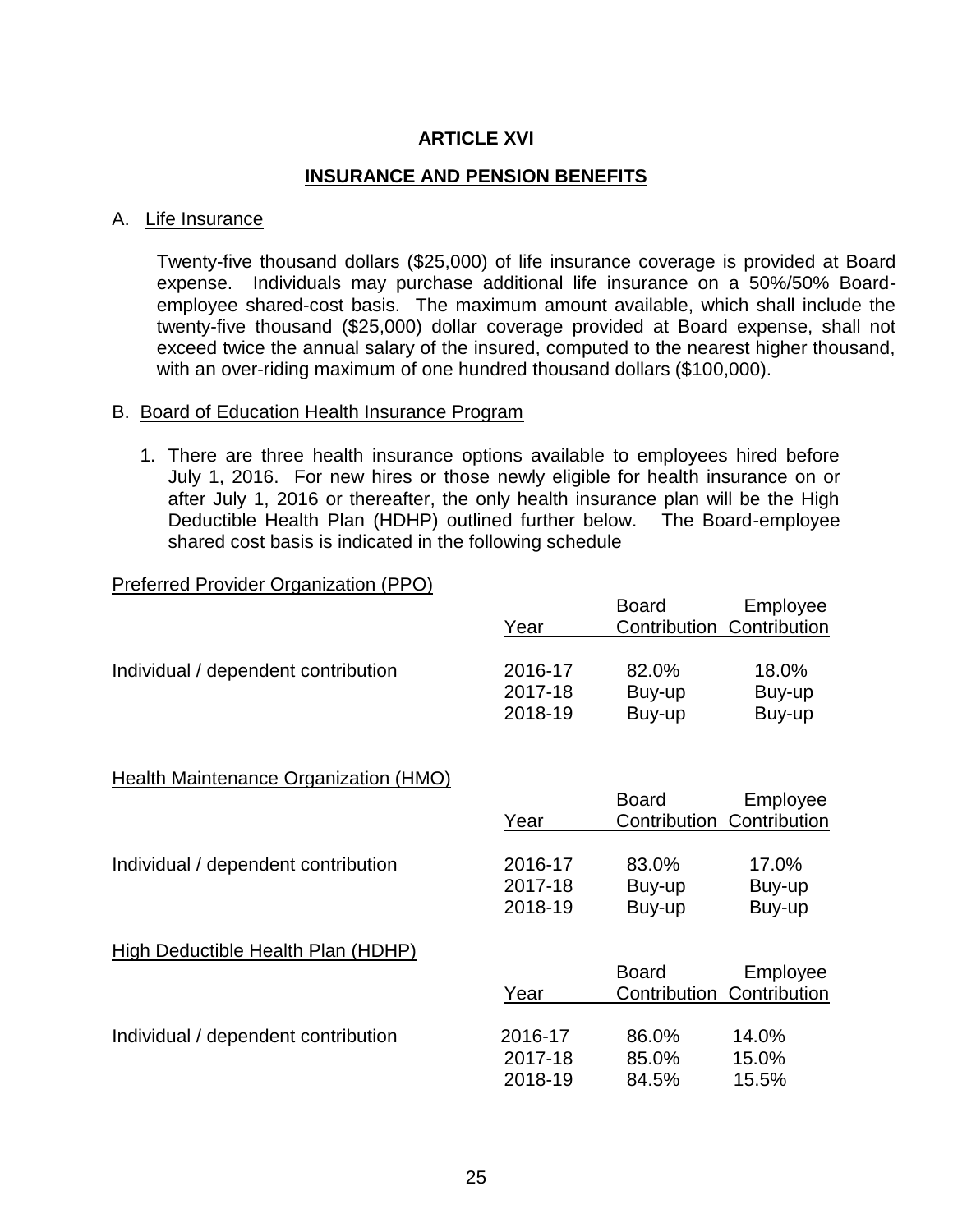**Note:** "Buy-up" is the option to participate in the HMO or PPO by paying the difference between (1) what the Board would have paid in premium or premium equivalent plus the applicable Board payment to offset the deductible amount for the HDHP and (2) the cost of participating in the HMO or PPO.

2. Additional Plan Information

## **Preferred Provider Organization (PPO-In Network)**

There is no annual deductible cost to the individual, no family deductible, and no co-insurance costs for those expenses incurred within the Network of doctors and hospitals. This Plan includes an unlimited lifetime maximum.

#### **Preferred Provider Organization (PPO-Out-of-Network)**

The annual deductible for out-of-network is \$400 individual / \$800 individual plus one / family \$1,200 80% / 20% co-insurance on a calendar year basis, after the insured has paid \$1,400 individual / \$2,800 individual plus one / \$4,200 family in benefit payments including deductible, covered expenses are paid 100%. This plan includes a \$2,000,000 lifetime maximum.

#### **Health Maintenance Organization (HMO)**

There is no annual deductible for the individual and their families as long as they stay in the HMO Network. This Plan has no lifetime maximum if services are provided in Network. Out of the HMO Network the individual has total responsibility for medical expenses, except in an emergency.

#### **High Deductible Health Plan (HDHP)**

- Prescription co-pays (\$10/\$25/\$40) apply after the deductible is satisfied.
- The deductibles shall be \$2,000/\$4,000, and employees will be enrolled in a Health Savings Account (HSA).
- The Board's contribution to the deductible shall be made 50% in the first pay date in July and 50% in the first pay date in January.
- Board contribution to deductible is 50%.
- Employees hired and eligible for health insurance before July 1, 2016 who elect to participate in the HDHP may change insurance options during district open enrollment.
- For employees not eligible for a health savings account (HSA), the Board is committed to providing alternatives, including but not limited to health reimbursement accounts (HRAs) where appropriate.
- During the first open enrollment period following ratification of the agreement, employees electing to switch from the PPO to the HDHP will receive a ontime incentive payment of \$500 for an individual plan and \$1000 for other plans (Employee +1 or Family).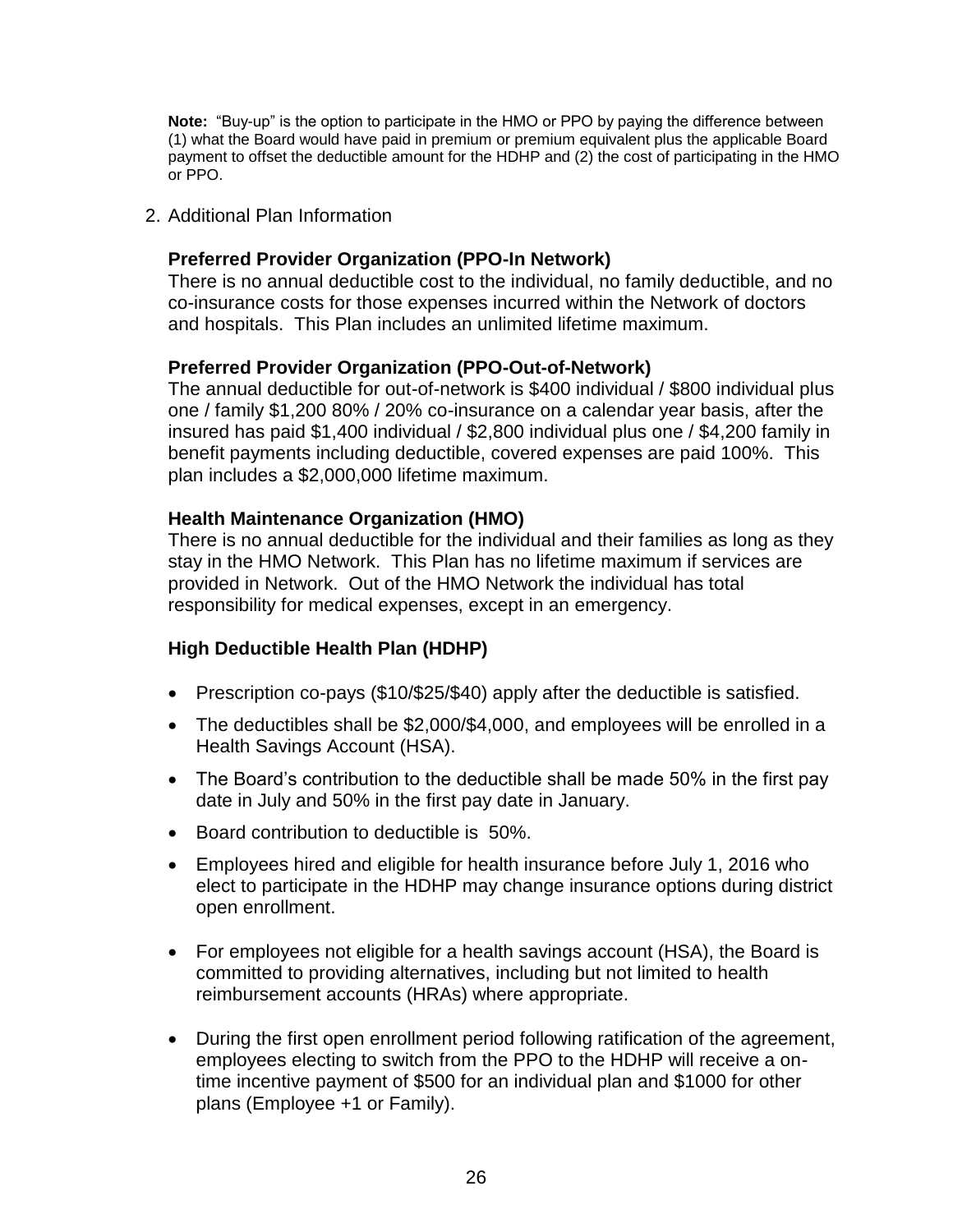# **Plan design changes in PPO and HMO as follows:**

- Office visit \$25
- Specialist visit \$30
- $\bullet$  ER \$75
- Urgent Care \$50
- Inpatient \$100
- Out-patient \$100
- Imaging \$75/\$375

#### Retiree Health Insurance

All employees retiring on or after 7/1/97 will receive as a health insurance program, the program(s) in place for active employees and may purchase major medical coverage at their own expense at their group rate, with a maximum lifetime benefit of one hundred thousand dollars (\$100,000), as long as their coverage is uninterrupted. Employees who retired prior to July 1, 1997 will be given the option to select one of the options available to active employees. To be eligible for coverage continuation, a retiree must have attained the age of at least 55 at retirement and have 15 years of service with the Simsbury Board of Education.

#### C. Board of Education Employee Benefit Program

- 1. For employees who retire after July 1, 1989, the Board shall provide the retiree annually thereafter the sum of \$600.00 towards the retiree's health insurance provided he/she remains enrolled in the group plan of the Simsbury Public Schools, has reached age 62, and has 10 years of service.
- 2. The Prescription Drug Benefits Program includes the following co-payments:

|                                  | 2016-19 |       |
|----------------------------------|---------|-------|
| Generic - Retail                 | S       | 10.00 |
| Generic - Mail Order             | S       | 20.00 |
| <b>Brand Preferred - Retail</b>  | S.      | 25.00 |
| Brand Preferred - Mail Order     | S.      | 50.00 |
| Brand Non-Preferred - Retail     | S.      | 40.00 |
| Brand Non-Preferred - Mail Order | \$      | 80.00 |

3**.** The Board agrees to implement a plan for pre-tax deductions in accordance with IRS Section 125.

#### D. Dental Plan

 The Board will provide a dental plan on the following cost basis: individual coverage may be purchased on an 95% / 5% Board-employee shared-cost basis.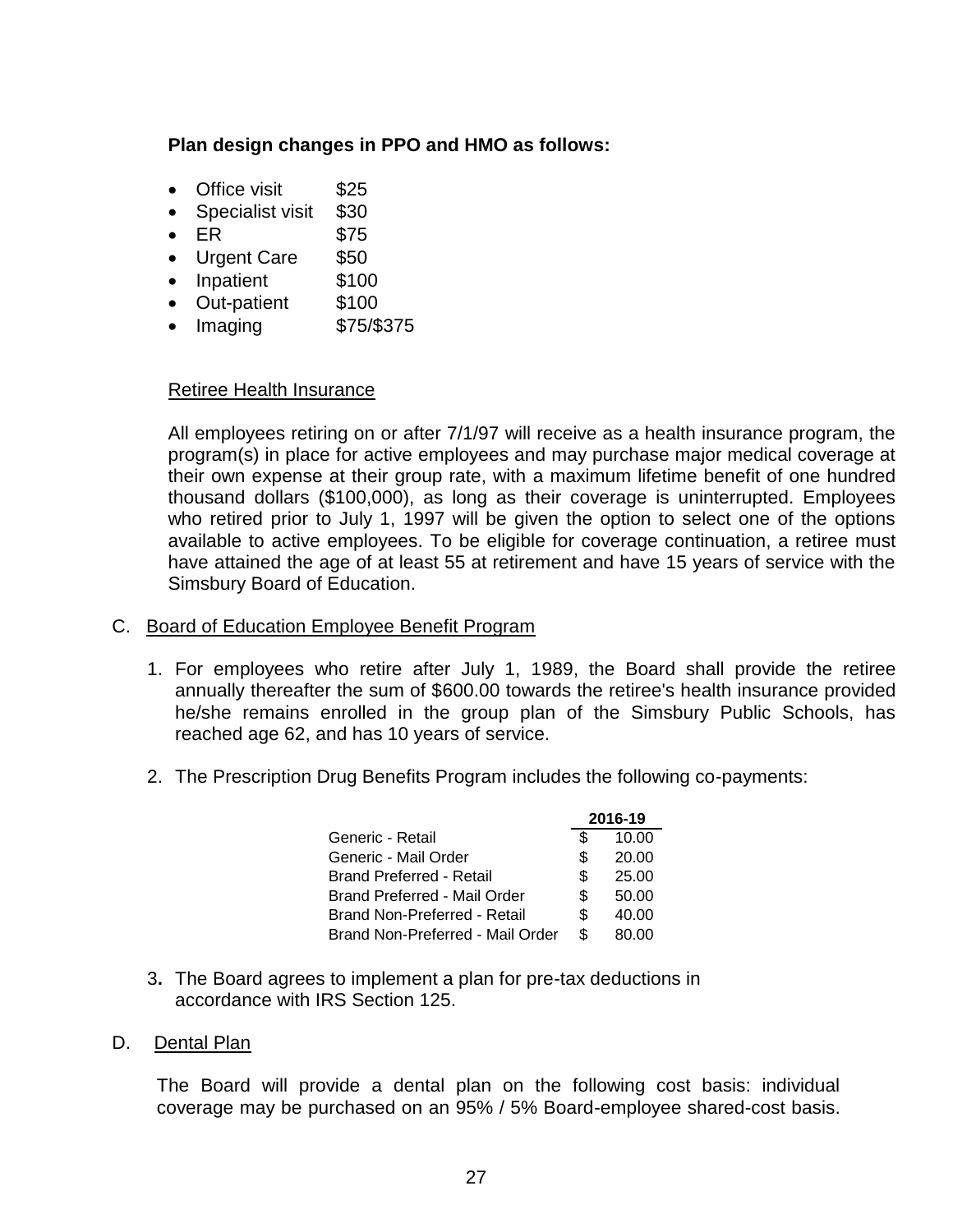Qualifying individuals may purchase dependent coverage on an 85% /15% Boardemployee shared-cost basis, with a maximum annual benefit of \$1,500 per individual.

#### E. Long-term Disability Plan

A long-term disability income plan is available on a 50%/50% Board-employee shared-cost basis.

#### F. Filing and Content of Insurance Plans

Details of all insurance plans are filed in the office of the Board of Education and may be examined there during regular office hours. The actual terms and conditions of these plans shall determine the benefits for which employees may be eligible, and this Agreement will not be construed to alter these plans or grant additional benefits not provided in them.

G. Alternate insurance programs with equivalent or better benefits may be substituted for those named above with the approval of the Board and the union membership.

#### H. Town of Simsbury - Retirement Plans

The parties hereto acknowledge the existence of an employee retirement program of the Town of Simsbury applicable to the employees employed for thirty-two and one-half (32-1/2) hours per week or more on a regular schedule. Below are descriptions of the two types of plans. It is further agreed to amend the Town Retirement Plan for employees covered by this agreement as follows:

- 1. Defined Benefit Retirement Plan
	- a. Increase disability from \$300 to \$500 per month.
	- b. Normal retirement age is 65 years. However, an employee may retire on or after age 62 with no reduction in accrued benefits provided the employee has completed at least 29 years of service.
	- c. Employees will be 100% vested in the retirement plan after the completion of five (5) completed years of service. The early retirement percentage factor has been reduced from 5% to 4%.
	- d. The Board agrees that it will not change the benefits of the Pension Plan without first negotiating such matters with the Union.
	- e. The Board will provide annually upon request to the Union President a copy of the annual pension actuarial valuation report.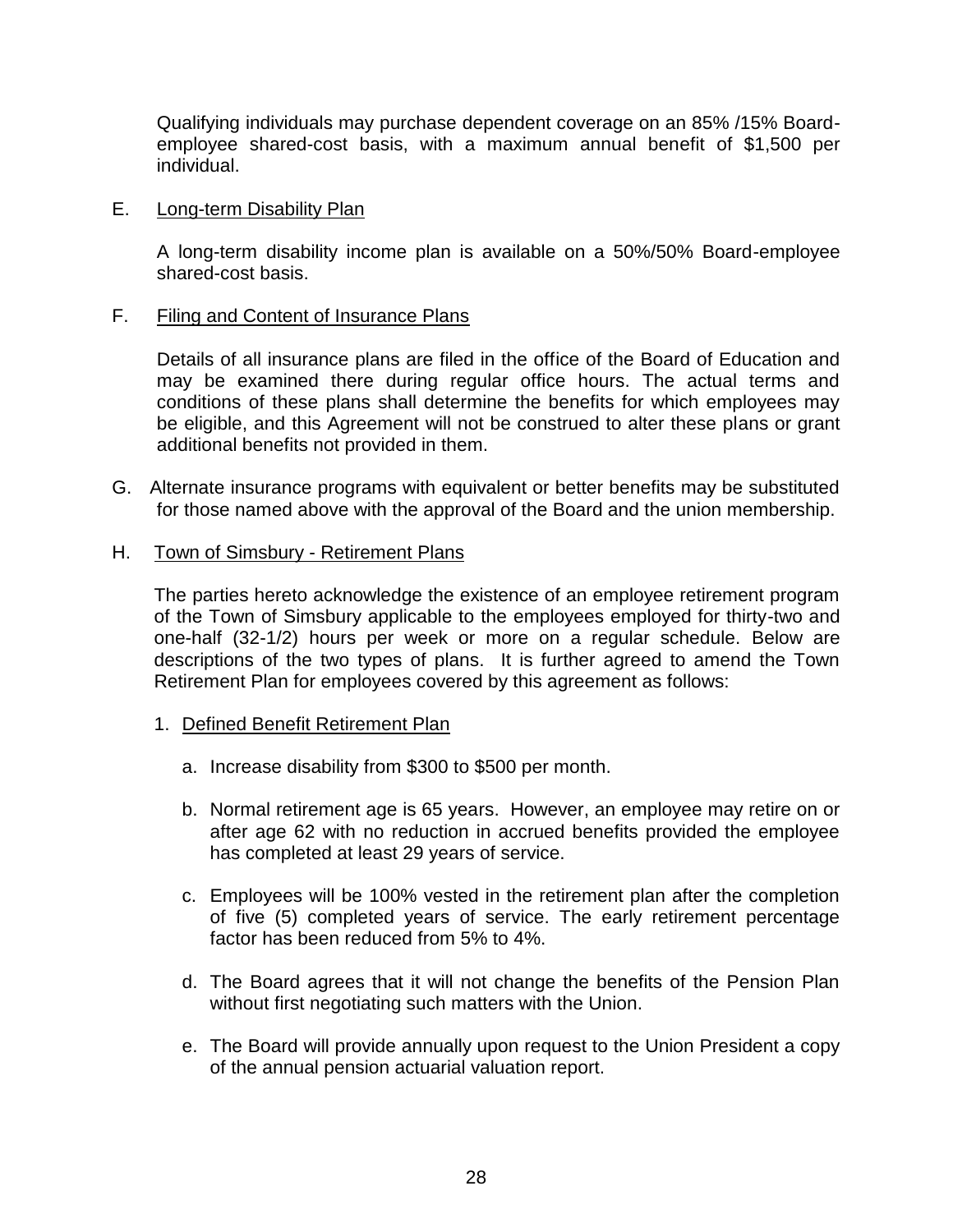- f. Upon receipt of written notification, the Board will provide two (2) copies of the retirement benefit summary to employees who are within three (3) months of their retirement date.
- g. The annuitant factor will be 1.5% for all years of service up to July 1, 1996. For years of service after July 1, 1996, the annuitant factor will be 2.0%. NAGE employees will contribute 4.5% of their earnings effective July 1, 2015.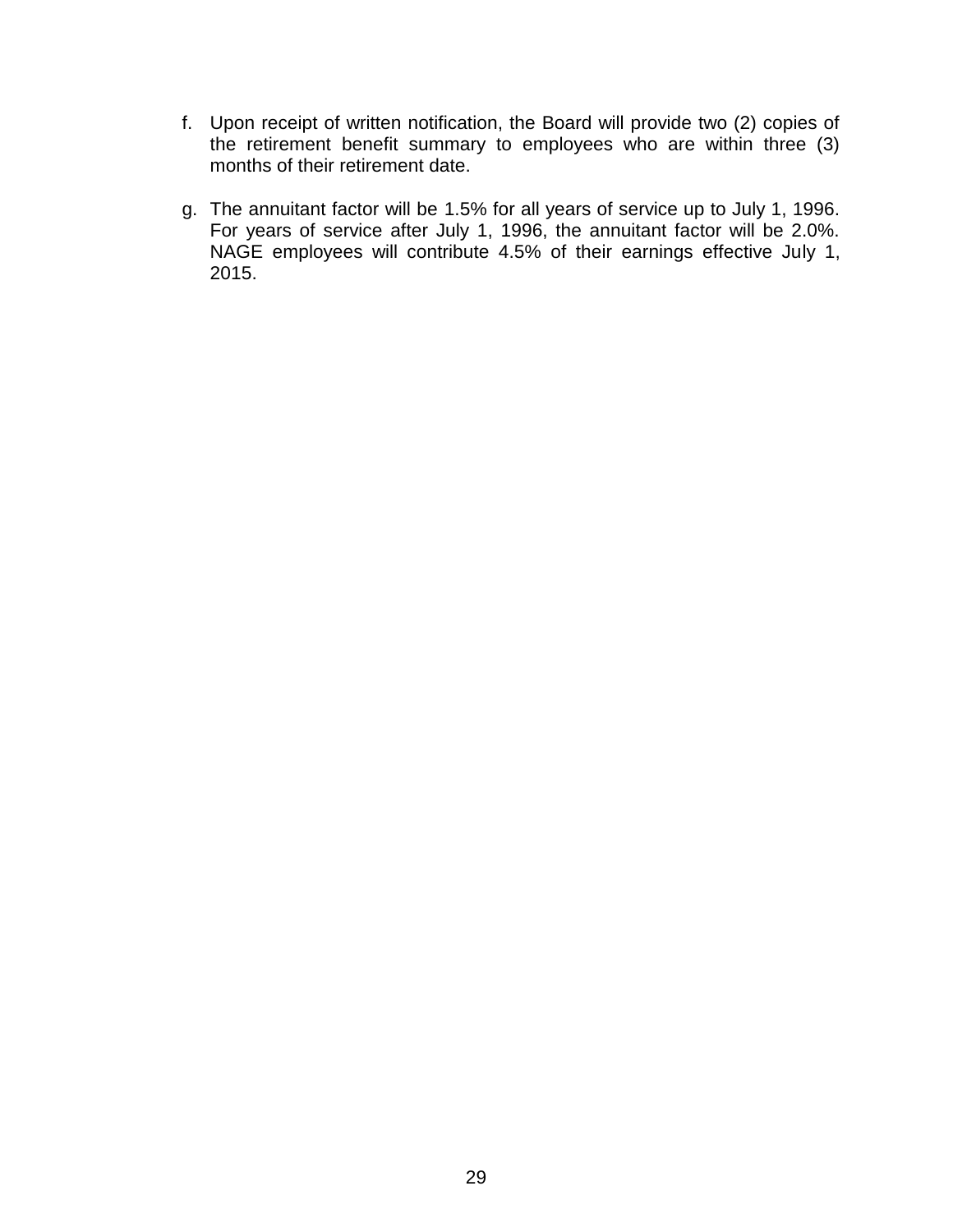## 2. Defined Contribution Retirement Plan

Effective December 10, 2013 any new pension eligible employee will be enrolled in a Board of Education defined contribution plan. The Board will contribute an amount equal to 5% of the employee's earnings to this plan, and there will be no required employee contribution. (The employee's earnings will use the same definition of compensation as in the Defined Benefit Retirement Plan.) The vesting period will be 5 years ("rolling"), with 20% of the value of the plan available after one completed year of service and an additional 20% of the value of the plan available after each completed year of service up to the  $5<sup>th</sup>$ year.

- I. Retired employees covered by this Agreement eligible for Town Pension shall be provided a paid-up \$7,500 Life Insurance Policy at the Board's expense.
- J. Pre-retirement spousal death benefit. Eligibility: Must be eligible for early retirement and married at least one full year prior to death. Benefit: 100% of pension benefit accrued to date of death reduced by the appropriate early retirement and joint-and-survivor factors reducing to 50% after the first five years.

# **ARTICLE XVII**

# **HEALTH EXAMINATION**

- A. Board employees covered by this Agreement shall be required to have a complete physical examination prior to employment. Health certificates completed by the examining physician shall become part of the employee's permanent record. Waivers shall be completed by the employee to cover all old injuries as determined by examination. Physical examinations prior to employment shall be at Board expense when performed by the Board's physician**;** physical examinations prior to employment when performed by a physician of the applicant's choice shall be at Board expense to a maximum of \$25 per examination.
- B. All personnel employed directly or indirectly by the Board of Education, who come in contact with pupils, shall be required to have a test for tuberculosis prior to employment. A follow-up chest x-ray shall be required if the tuberculosis test indicates a positive reaction. All school personnel as previously described shall be required to have a Tine test for tuberculosis detection every three (3) years, administered by the school nurse. Positive reactors must have a chest x-ray within three (3) weeks and the radiologist's written report sent to the Director of Health Services. Thereafter, they will then be required to have a chest x-ray every three (3) years.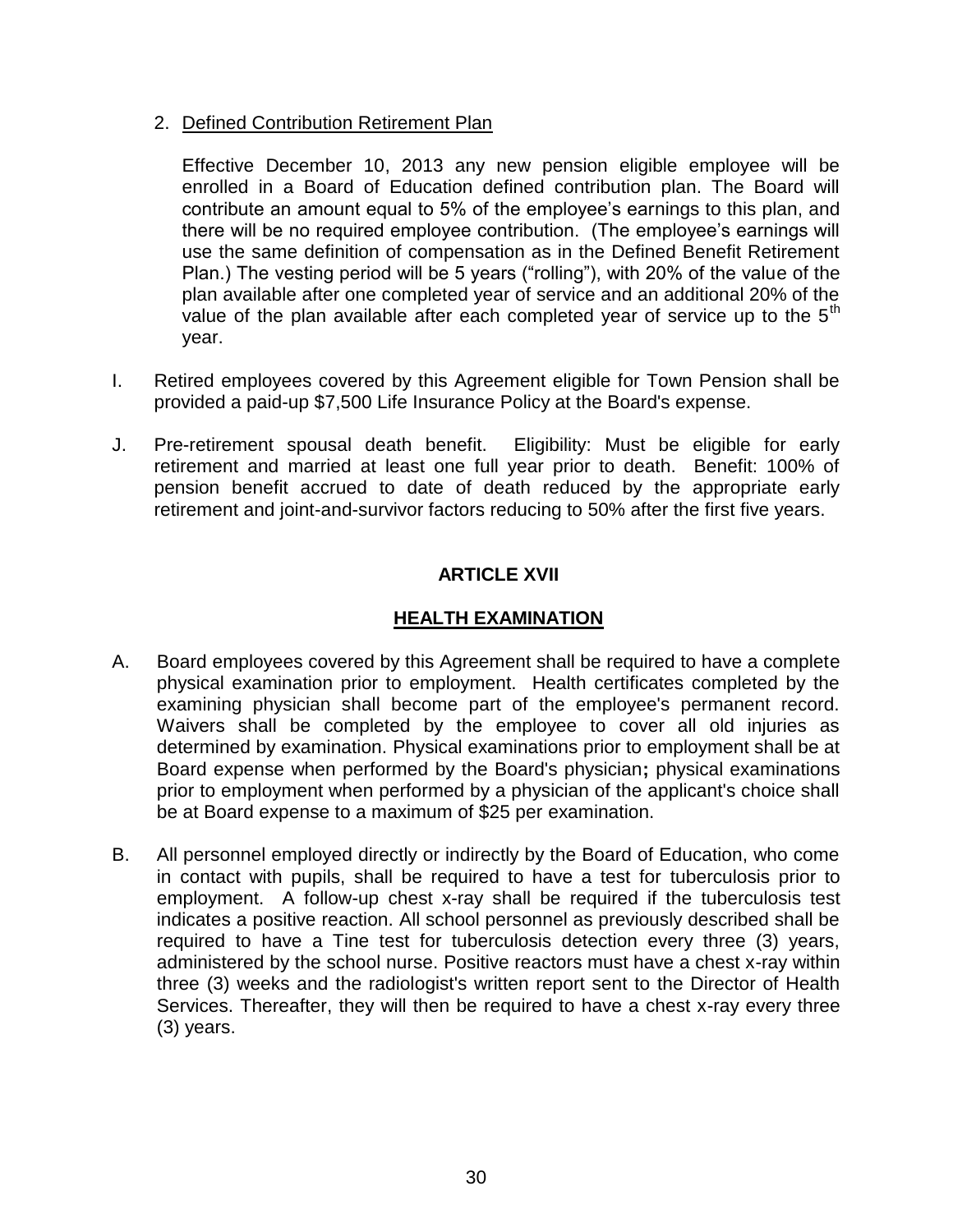#### **ARTICLE XVIII**

## **GENERAL PROVISIONS**

- A. If any article or section of this Agreement is declared invalid by a court of competent jurisdiction, said invalidity shall not affect the balance of this Agreement.
- B. Every employee shall have the right to see and review his/her personnel file by appointment with the Superintendent of Schools or his/her designee.
- C. When the Board declares a special holiday, day of mourning, or other event, said day shall be considered as an additional holiday under Article XI of this Agreement.
- D. There shall be no alteration, variation, nor amendment of the terms and conditions of this Agreement, unless made and agreed to in writing by both parties. The signatures of the union president and national representative are required for Union adoption of any change to this Agreement.
- E. The Board shall provide a copy of this Agreement to each employee presently employed and to each new employee upon employment.
- F. All job vacancies shall be posted for five (5) days prior to filling the position. Bargaining unit vacancies shall be filled whenever possible within 45 days of posting of the position.
- G. The Board shall provide bulletin board space for the Union located in the custodial or boiler room for posting of Union business.
- H. The Board and the Union shall cooperate fully in matters of safety, health, and sanitation affecting the employees as soon as possible all of which matters are contained in this Agreement. The parties shall meet twice per year to carry out the intent of this section.
- I. No bargaining unit member shall be disciplined or discharged without just cause.
- J. Two members, if needed, of the Union Negotiating Committee shall be granted leave from duty, totaling forty (40) man hours annually, with full pay for all meetings between the Board and the Union for the purpose of negotiating the terms of agreement when such meetings take place at a time during which such members are scheduled to be on duty. It is understood by this Agreement that no overtime hours are to be worked and that the employee returning to his/her job assignment after negotiating would have the obligation to make sure that his/her area is cleaned within a reasonable time not to exceed a week.
- K. Prior to any reduction in force affecting full-time employees the Board agrees to lay off part-time employees before full-time employees.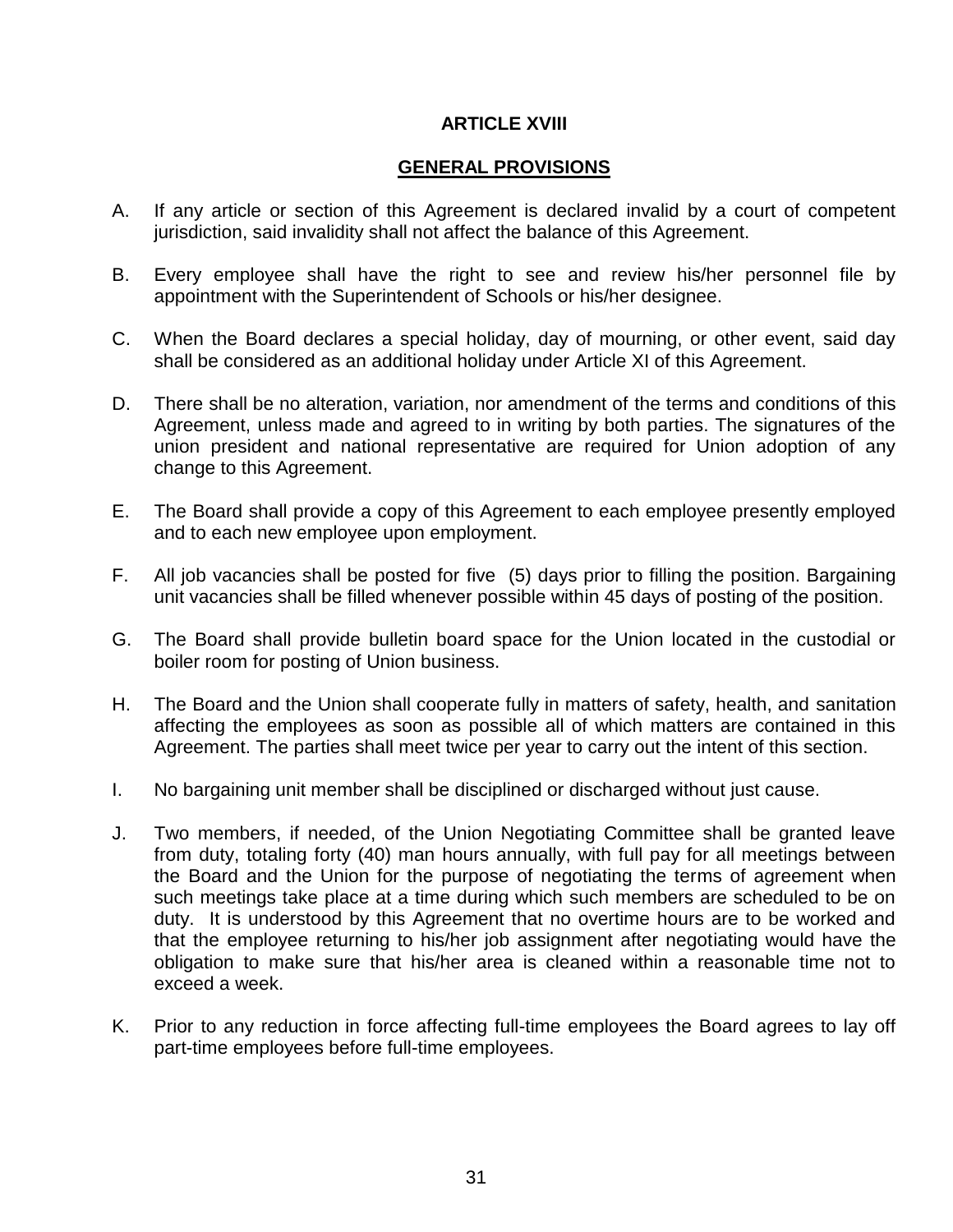L. The Board of Education retains its right to use outside contractors for custodial/maintenance projects beyond regular services.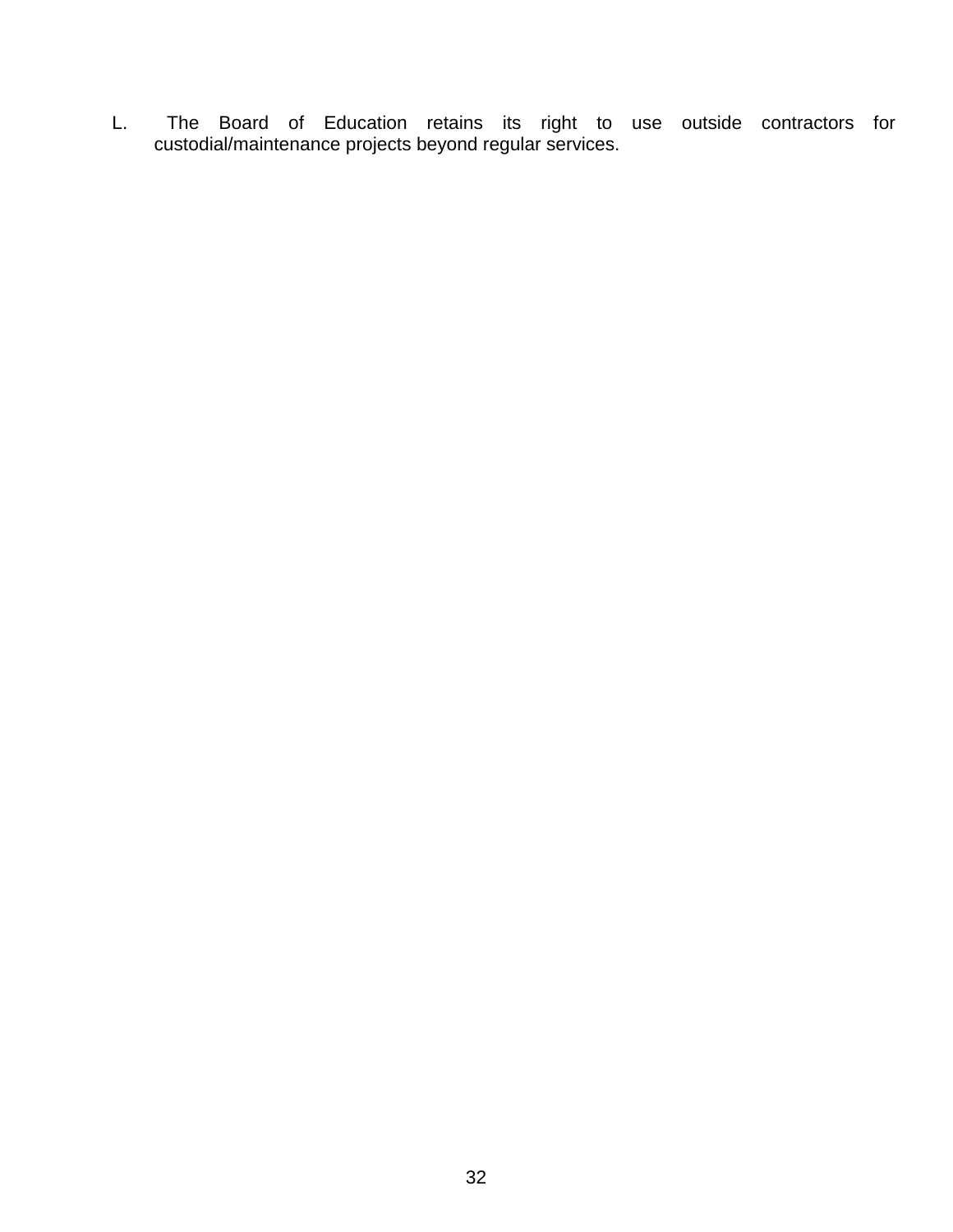#### **ARTICLE XIX**

#### **DURATION**

 This Agreement, covering Custodial and Maintenance personnel, shall be effective on the 1<sup>st</sup> day of July 2016 and shall remain in full force and effect until the 30th day of June 2019**.**

THE NATIONAL ASSOCIATION OF SIMSBURY BOARD OF EDUCATION MUNICIPAL EMPLOYEES, LOCAL RI-260, A DIVISION OF NAGE

By: By: \_\_\_\_\_\_\_\_\_\_\_\_\_\_\_\_\_\_\_\_\_\_\_\_\_ President, Local R1-260

Tara Willerup, Chairperson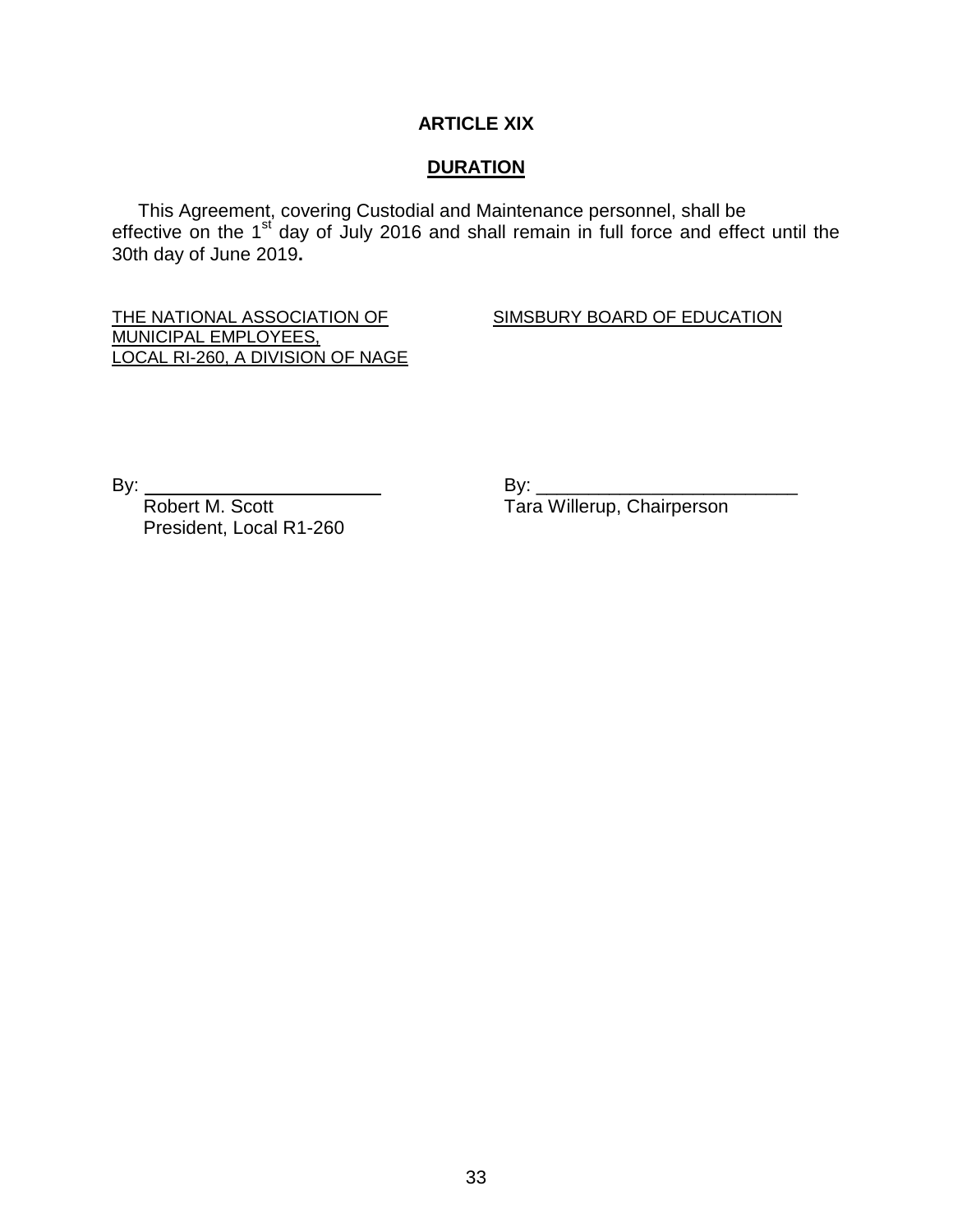# **CUSTODIAL/MAINTENANCE OVERTIME DISTRIBUTION PROCEDURES**

The Custodial/Maintenance Overtime Chart will be filled out on a weekly basis throughout each month. At the end of each month a copy of the overtime chart from each school/department will be sent to the Central Office. This document replaces any and all existing documents regarding Custodial/Maintenance Overtime Distribution **Procedures** 

# **A. Distribution**

For the sole purpose of preventing favoritism or discrimination in the distribution of overtime, overtime will be distributed equitably among the qualified employees under the jurisdiction of each supervisor who are regularly employed within the school building or department. In order to equalize compensation and the recording overtime hours worked for employees, hours paid at time and one-half or double time will be as follows: four (4) hours at time and one-half shall be equivalent of three (3) hours double time.

Such overtime distribution shall be made without regard to the shift on which the overtime occurs. There is no obligation to distribute overtime equitably between employees under the jurisdiction of different supervisors or buildings.

1. For the sole purpose of preventing favoritism, overtime will be distributed to the lowest available person qualified.

2. All overtime worked will be charged to the base building, and also charged to the base building for refusal when not worked.

3. Pre scheduled overtime will be distributed on Tuesday in a group setting during the school calendar year (except Monday during summer hours).

4. All requests received after Tuesday will be treated as special or emergency situation to be offered to the lowest available qualified man when applicable.

#### **B. What Constitutes a Contracted Event?**

For the purpose of equitable distribution and record keeping, the overtime recording for an employee scheduled to work "contracted event" will be charged as follows: 1. The event; 2. The pre and post building check. (Clean-up will be submitted to the Plant Facility Manager or Head Custodian on a time card by the following Monday.)

When a contracted event is expected to be ten (10) hours or beyond, the overtime should be split into two equal shifts prior to distribution.